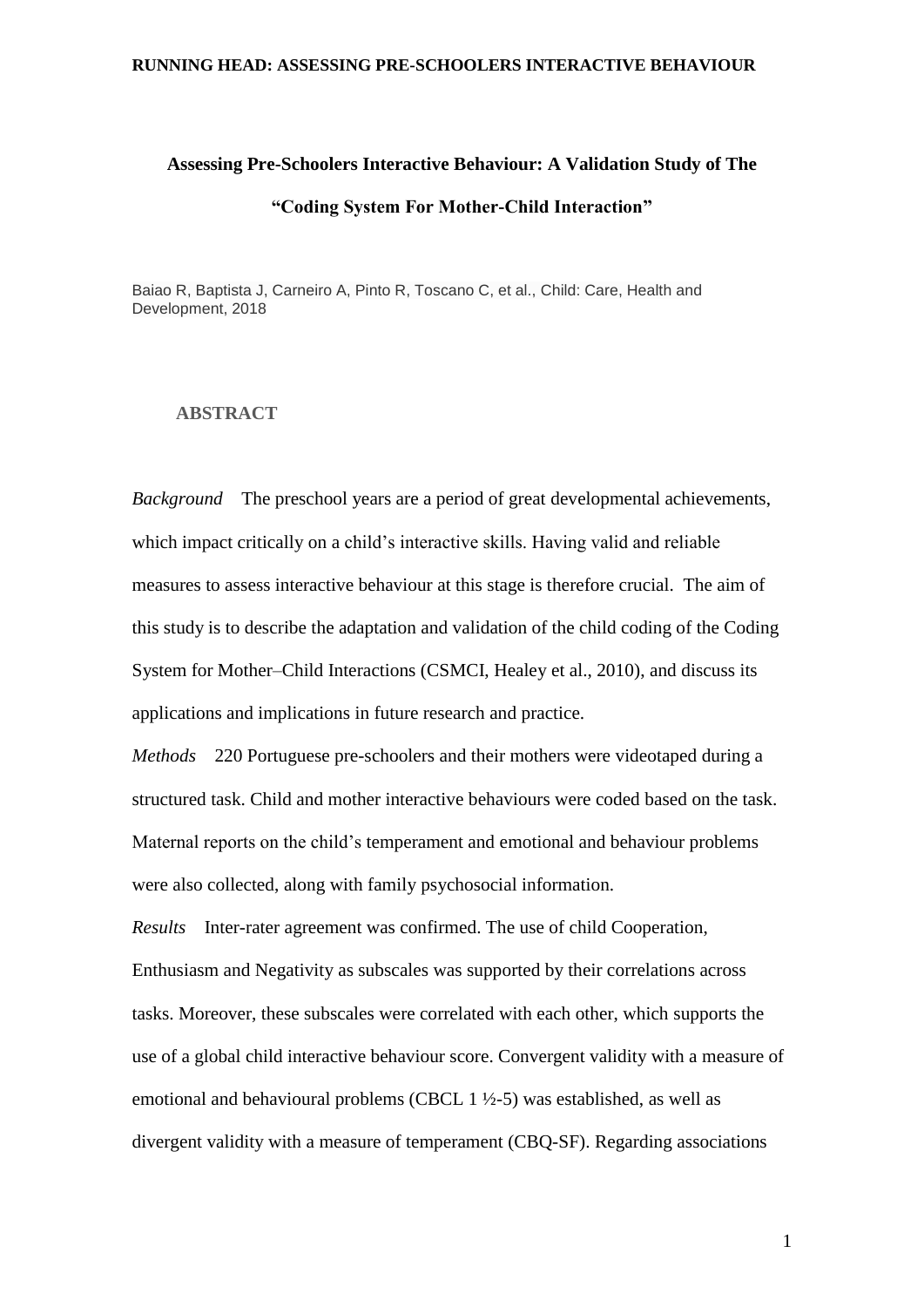with family variables, child interactive behaviour was only associated with maternal behaviour.

*Conclusions* Findings suggest that this coding system is a valid and reliable measure for assessing child interactive behaviour in preschool age children. It therefore represents an important alternative to this area of research and practice, with reduced costs and with more flexible training requirements. Attention should be given in future research to expanding this work to clinical populations and different age groups.

*Keywords*: Child interactive behaviour; observational measure; coding system; motherchild interaction; pre-schoolers.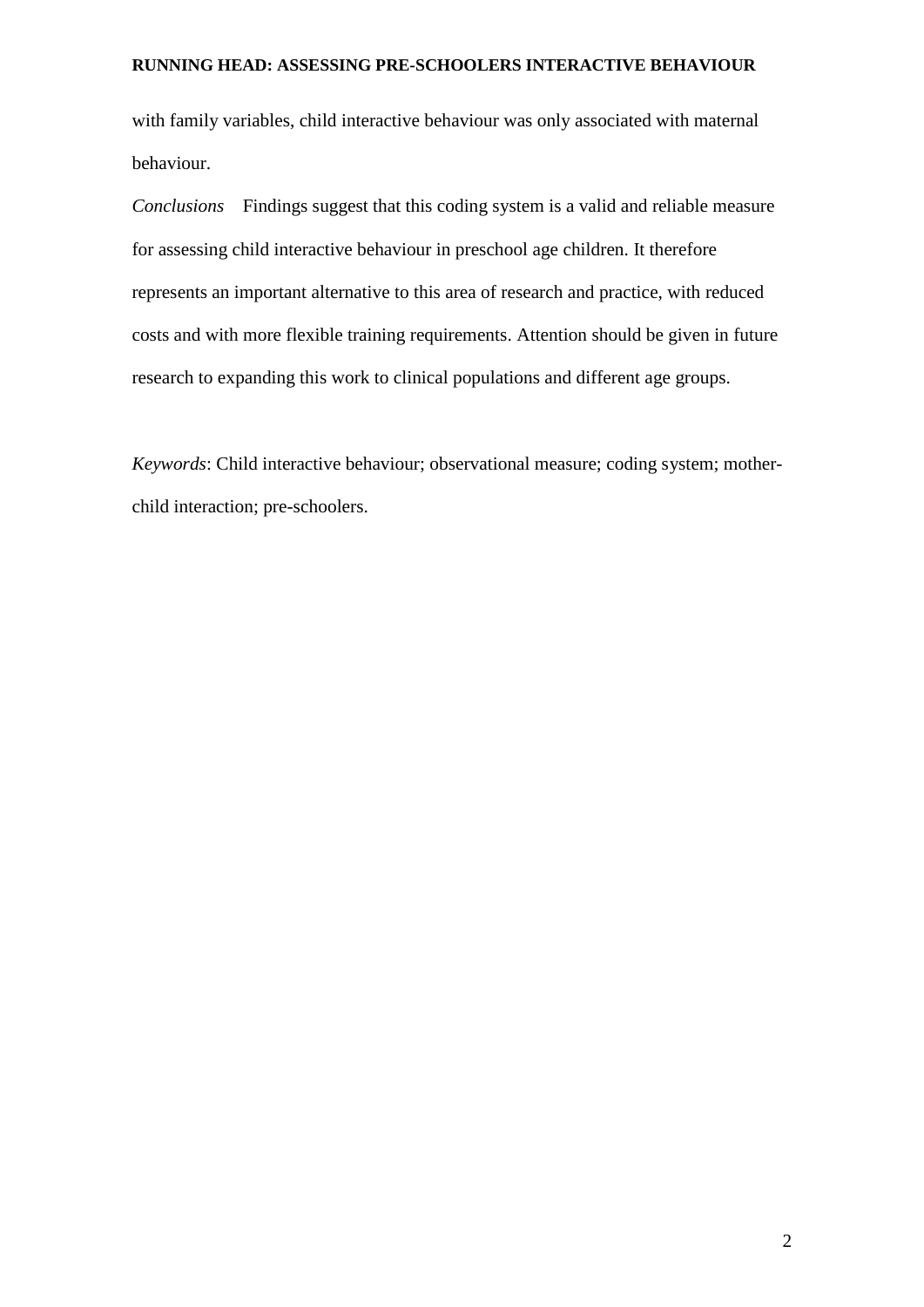# **Introduction**

Reliable and valid behavioural assessment is an essential tool for understanding child development. Most assessment of child behaviour is based on parents' or teachers' reports, which are relatively easy to acquire, but rely on the individual's ability to describe or quantify complex behavioural and relational characteristics (Lindhal & Malik, 2001) and are potentially subject to bias. Self-reports have obvious limited utility in young children, as they require an appropriate level of cognitive and linguistic skills that would not be sufficiently developed. Therefore, an important alternative (or complement) are observational measures. Observing child behaviour is valuable for assessing the different dimensions of childhood, providing an objective window on real processes and outcomes of interest. One of the domains where observational measures have been widely used is parent-child interaction, as they allow detailed measurement of the quality of such interaction (Gardner, 1997).

Specifically in the pre-school years, observing interactive behaviour is critical due to the major developmental achievements taking place during this period. At this time, children become more autonomous, with growing capacity for exploring the environment. As described by Marvin and Britner (2008), their representational and communicative abilities increase, and allow them to practice many social behaviours. In fact, by this age most children are able to reason in a gradually more sophisticated and accurate manner (i.e., nonegocentrically) (Marvin, Greenberg, & Mossler, 1976), and to communicate about events and emotional states, and beginning to relate logical sequences (e.g., Dunn, 1994). They are able to organize a plan, to construct a shared perspective (see Lewis & Mitchell, 1994), and to start to understand and apply complex implicit and explicit rules for social interaction (see Eisenberg, 2006). The preschool years are also a period of progress in emotion regulation, with children gradually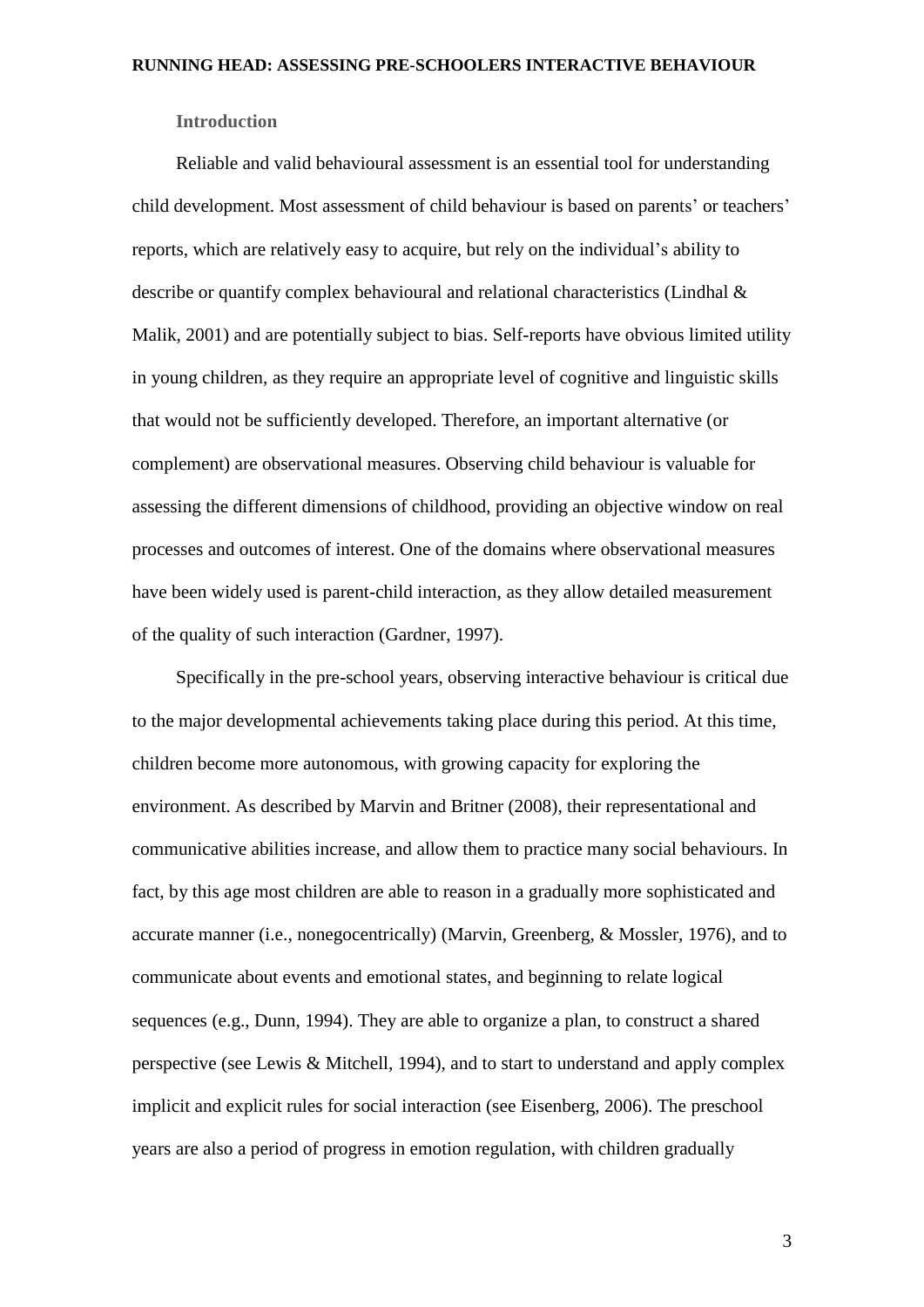developing the ability to attune their cognitions, behaviours, and emotions to respond to situational demands (Kopp, 1989), and going from other-reliant strategies to increasingly active and autonomous ones (Grolnick, McMenamy & Kurowski, 2006). All these socio-cognitive and emotional capacities contribute in important ways to children's capacity to engage in complex interactions with others (Marvin & Britner, 2008). Despite the relevance of observation as an assessment tool for child's interactive behaviour, remarkably few measures exist focusing on the preschool period, and even less are accessible for professionals and researchers. Specifically, some of the existing scales have significant costs or training burden that impedes their broad use.

Therefore, given the need for reliable, valid and available observational methods, the present study aimed to adapt and validate a measure for assessing child interactive behaviour for preschool age children, during a structured mother-child interactive task. The coding system was developed by Healey and colleagues (2010), based on previous measures: the NICHD Study of Early Child Care (NICHD Early Child Care Research Network [ECCRN], 1999, 2003, 2006); Campbell, Pierce, March, Ewing, and Szumowski (1994); and Eyberg, Bessmer, Newcomb, Edwards, and Robinson (1994). These previous coding systems have been extensively used in research on mother–child interactions and found to be valid and reliable measures of both individual and dyadic behaviours. The new Coding System for Mother-Child Interactions has recently been evaluated in research studies, which report good intercoder reliability, and therefore underline the value of this new coding system (Gopin, Healey, Grossman, Campbel  $\&$ Halperin, 2011; Healey et al., 2010; Rajendran, Kruszewski, & Halperin, 2016)

In the current enquiry, we focus on the child behaviour codings, which assess the dimensions of Cooperation, Enthusiasm and Negativity, during the structured motherchild interactive task. Our aim is a) to conduct the first reliability study of these child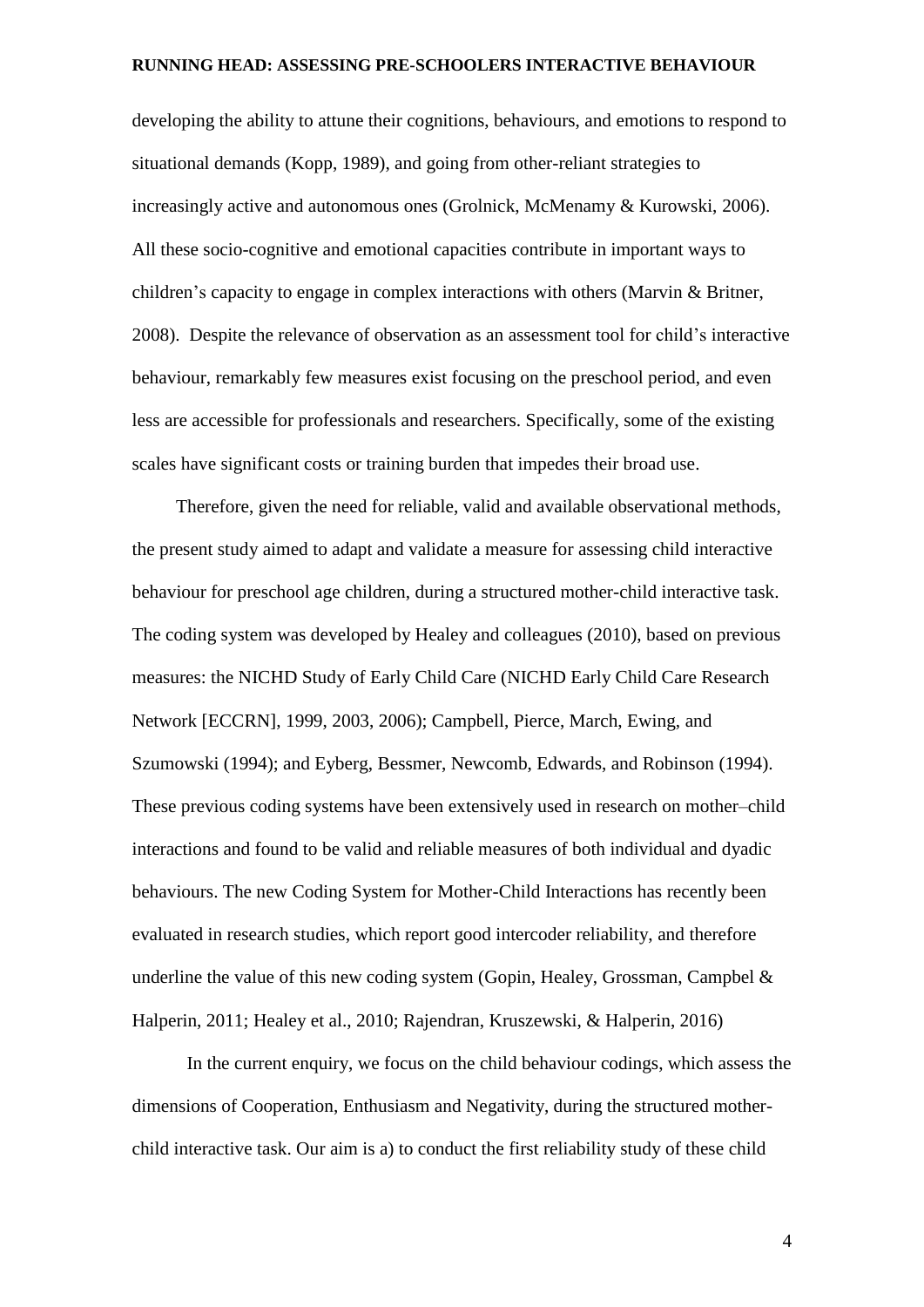codings in a pre-schoolers sample; b) to report on its descriptive data, and its convergent and discriminant validity; and c) to test its association to other relevant maternal and environmental factors.

# **METHOD**

## **Participants**

The sample consists of 220 Portuguese pre-schoolers and their mothers. Children's ages ranged from 40 to 77 months ( $M = 58.23$ ,  $SD = 7.66$ ); 120 (54.5%) were girls. 82 (37.3%) of the children were only children, and the mean number of children per family was  $1.88$  (SD=.90, range = 1-6).

Mothers' ages ranged from 20 to 48 years ( $M = 33.35$ ,  $SD = 5.66$ ). Regarding education level, 54 mothers (24.5%) had less than nine years of education, 66 had completed 9 years of education (30%), 63 (28.6%) completed high school; and 37 (16.8%) had a higher education degree. With respect to marital status, 43 (19.5%) of the mothers were single, 41 (18.5%) were living with partners, 114 (51.8%) were married, 19 (8.6%) were divorced and 3 (1.4%) were widowed.

# **Procedure**

Ethical approval was obtained from University of Minho, the Portuguese Ministry of Education, and National Commission for Data Protection. Portuguese public preschools and Private Social Security Institutions from the north of Portugal (districts of Braga and Porto) were contacted, and the project was presented to the board of the schools. Following their approval  $(N = 25$  schools), parents of children aged 3-6 years were contacted. A session was then booked with the parents who showed interest in taking part in the study, conducted either in participants' homes or pre-schools,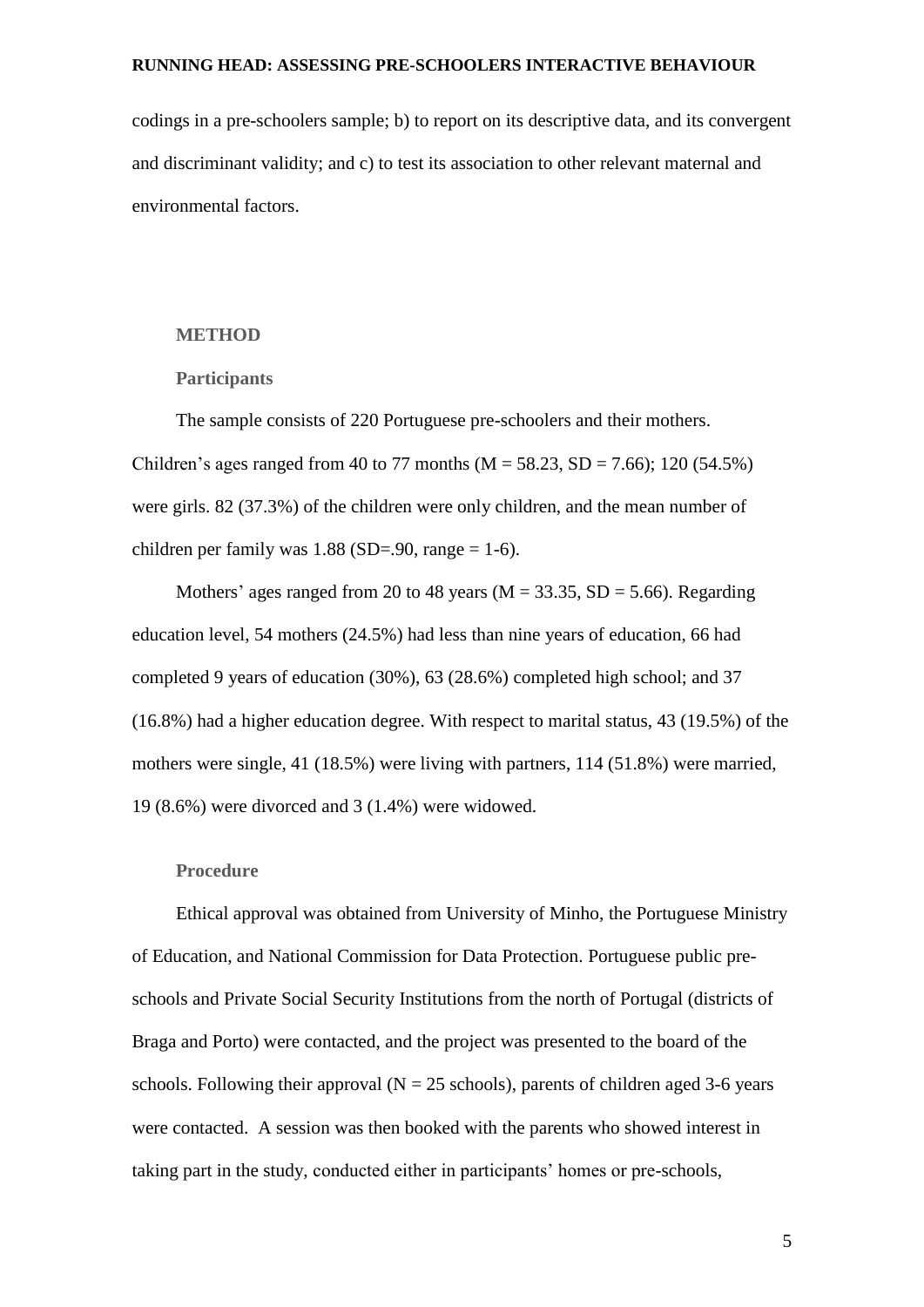depending on participants' availability. When tested, no group differences according to settings were found regarding the variables of interest. The visit started with the study description. Then, informed consents from the mothers were obtained. Mothers were then asked to fill in the questionnaires described below and to join the child in an interactive task. The interaction was videotaped across three 5-minute episodes involving: (a) child playing with a challenging toy under mother's guidance; (b) child playing exclusively with an uninteresting toy, after being instructed not to touch more interesting, but difficult-to-reach toys, while mother completes a sham questionnaire; and (c) child and mother engaging in free play for half the period, followed by motherdirected child clean-up.

#### **Measures**

#### *Child interactive behaviour*

The child codings of the Coding System for Mother–Child Interactions (CSMCI, Healey, Gopin, Grossman, Campbell, & Halperin, 2010) aims to assess a child's behaviour based on observation of an interactive task. It consists of three subscales: (a) Cooperation-Compliance, which measures whether the child responds to maternal suggestions and commands quickly/cheerfully; (b) Enthusiasm, an assessment of whether the child invests in the task and approaches it with energy and excitement; and (c) Negativity and Hostility, a measure of whether the child forcefully rejects the mother's ideas or is unreasonably demanding.

For the present validation, child behaviour was assessed based on the videotaped mother-child interactive task. Following the work of Haley et al. (2010), we considered two episodes of that interaction (episodes (a) and (c) described in the section "Procedure"), in order to include three tasks: 1) child playing with a demanding toy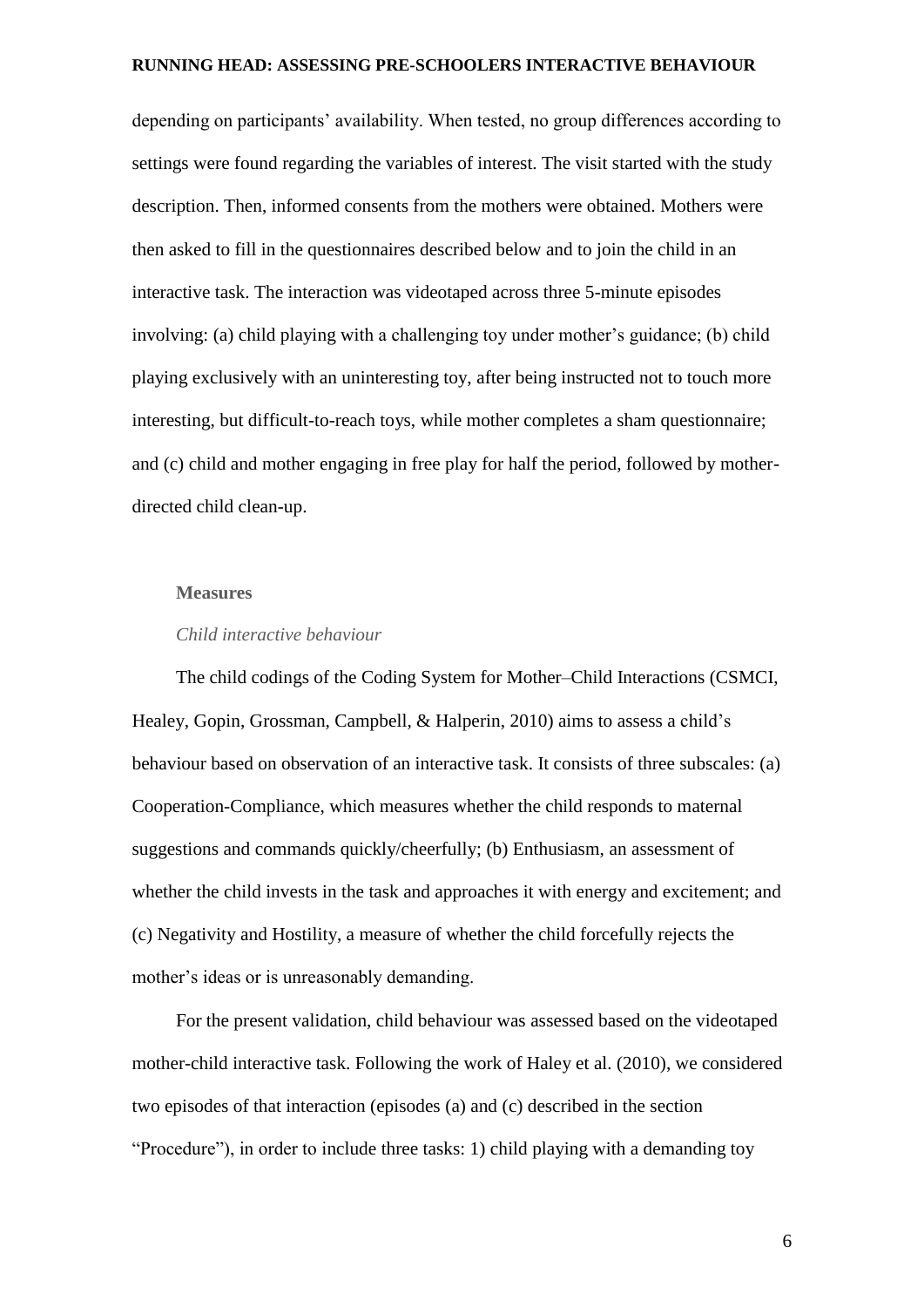under mother's guidance (5min); 2) free play with the mother (2,5min); and 3) clean up task (2,5min). The coding system was requested from the team who developed it. It was then adapted to the Portuguese language and learned by two coders experienced in other observational measures without direct training from the developers. Afterwards, those two coders introduced the system to a team of naïve coders during 3 half days of training (12h total). The videos were coded individually and in group during the training. Ten videos were then coded individually for the reliability analysis.

The coding of the subscales (Cooperation, Enthusiasm and Negativity) is based on an anchored, 5-point Likert scale ( $1 = \text{very low to } 5 = \text{very high}$ ). Negativity scores were inverted so that higher scores in the three subscales represent better (more adaptive) behaviour. Ratings reflect qualities of the child interactive behaviour occurring through the observational period, as exhibited in the observed interaction with the mother. Following the original study reporting to this measure (Healey et al., 2010), a minimum interrater reliability of .70 was ensured for each subscale, in the present report.

# *Child Emotional and Behavioural Problems*

The Child Behaviour Checklist for ages 1 1/2-5 (CBCL 1 1/2-5; Achenbach & Rescorla, 2000; Portuguese version Dias, Sousa Lima, Machado, Carneiro & Campos, 2017) was used to assess child emotional and behavioural problems. The 100-item questionnaire was completed by mothers in a 3-point Likert scale  $(0 = Not true to 2 =$ Very/Often True). It assesses empirically based subscales, DSM-oriented subscales and two second order subscales: internalizing and externalizing problems. A total score is also computed – i.e., Total Problems Scale - which compiles all the child's emotional and behavioural symptoms reported by the parent. In the present study, the subscales of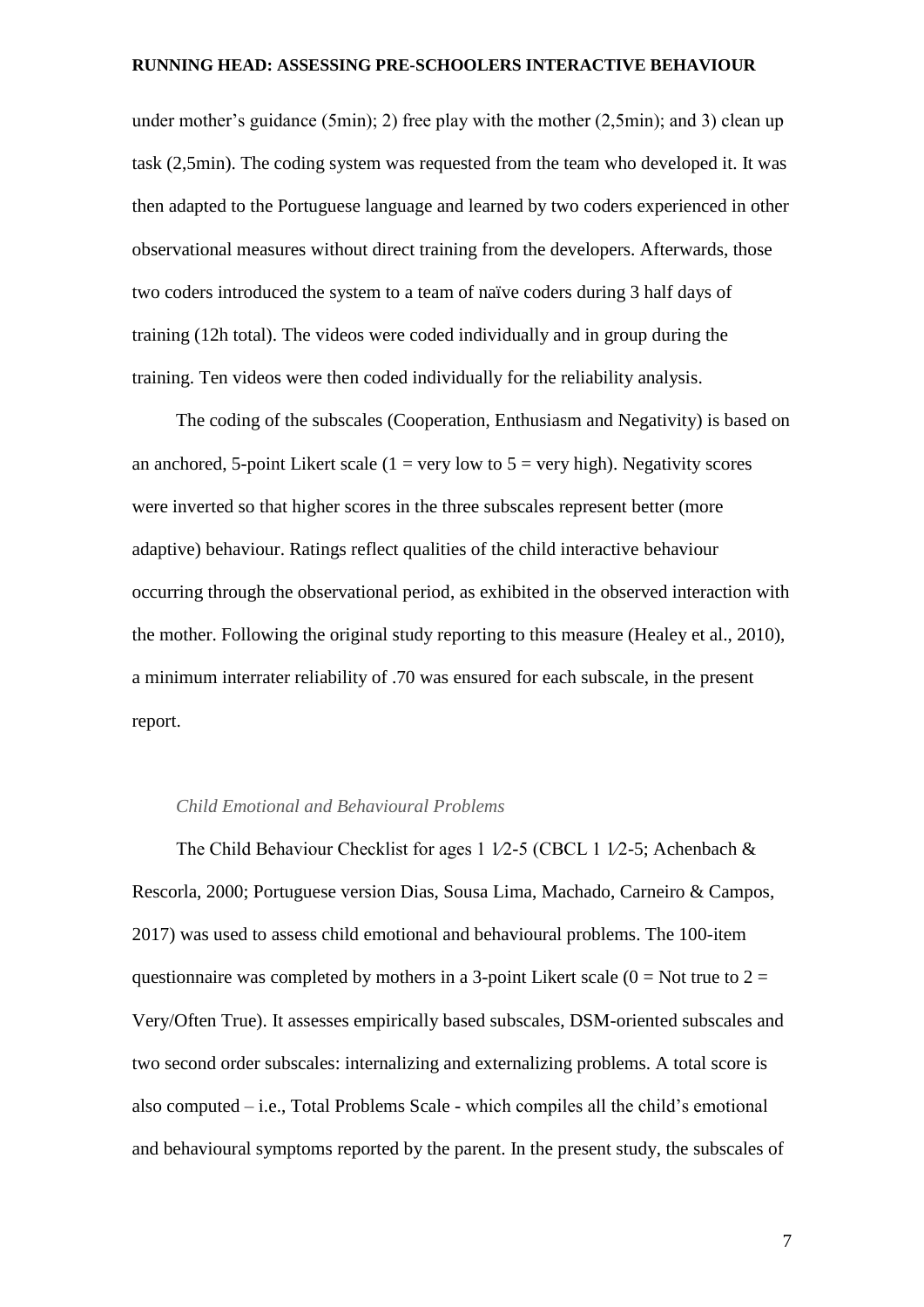Externalization and Internalization problems were used, as well as the Total Problems Scale. Good validity has been reported for the Portuguese version (Dias et al., 2017).

# *Child Temperament*

The Children's Behaviour Questionnaire - Short Form Version (CBQ-SF, Rothbart, 2000; Portuguese version by Lopes, 2011) was used to assess mother's perspective of child's self-regulation strategies and emotional reactions. This instrument is composed of 94 items that assess 15 domains of temperament in children aged 3 to 7 years, and three broad dimensions of temperament (Extraversion/Surgency, Negative Affectivity, and Effortful Control). Mothers were asked to rate how much the items described the children's behaviour in the past six months, on a scale ranging from 1 (extremely untrue) to 7 (extremely true). In this study, the three broad dimensions were used. The validity of the Portuguese scale has been established and reported by Lopes (2011).

#### *Maternal behaviour*

Maternal behaviour was assessed based on the 15 minutes videotaped interaction task, using Ainsworth's scales (Ainsworth, Bell, & Stayton, 1974) for rating maternal sensitivity, meaning the mother's ability to accurately perceive the child's signals and to respond to them promptly, contingently and appropriately; and cooperation, defined as mother's ability to respect the child's autonomy while avoiding situations in which she might have to interrupt the child's activity or exert direct control. The coding is based on 9-point scale with higher scores indicating more sensitive/cooperative behaviour. Coding achieved good interrater reliability (sensitivity:  $ICC = .93, N = 87$ ; cooperation:  $ICC = .86, N = 84)$ . In line with previous studies (Baptista, et al., 2013; Juffer, Hoksbergen, Riksen-Walraven, & Kohnstamm, 1997; Tharner et al., 2012), a dimension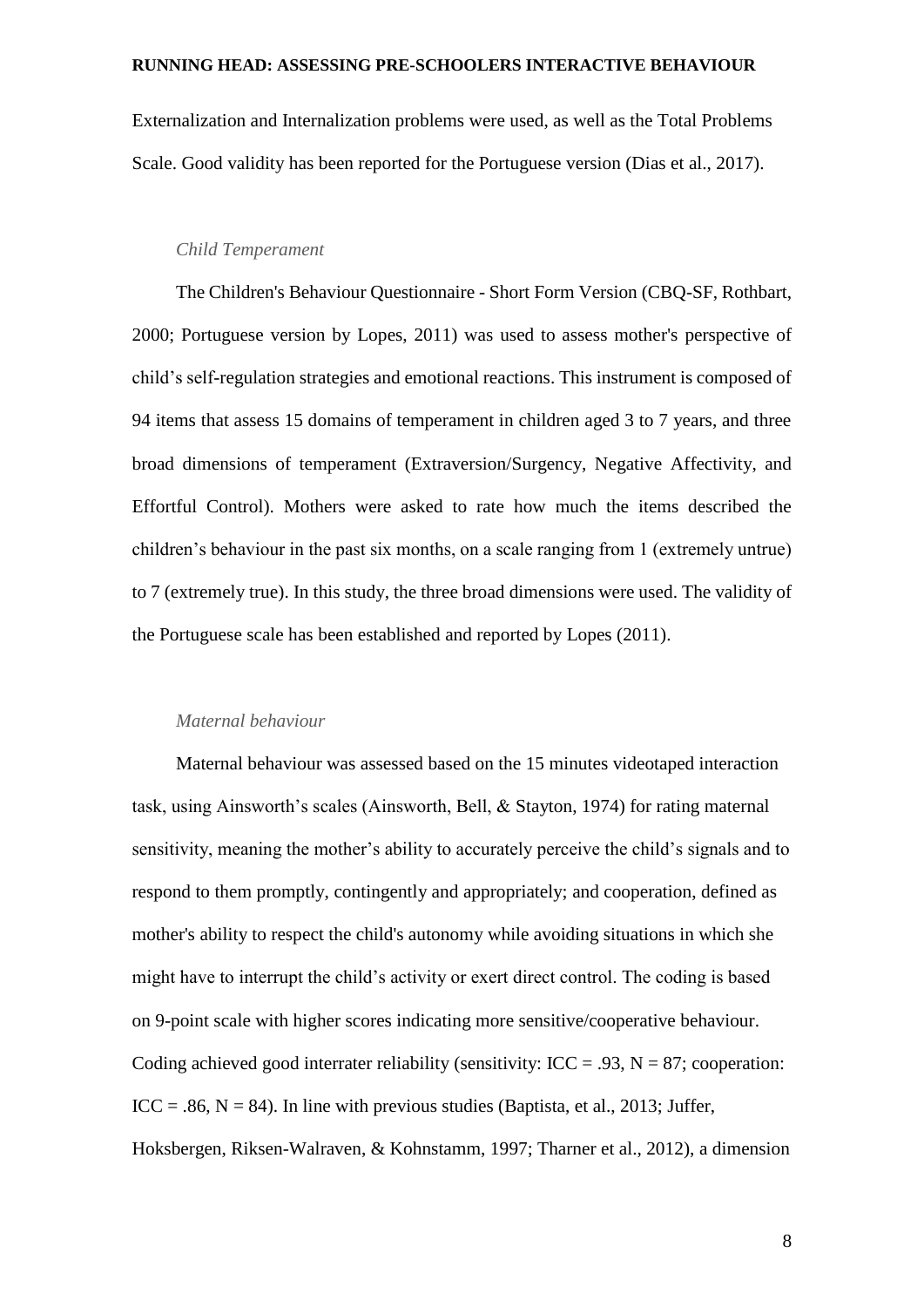of *sensitive responsiveness* was considered. The score was computed by averaging the two highly correlated scales of sensitivity and cooperation ( $r = .73$ ,  $p < .001$ ).

# *Maternal Psychopathology*

Mothers completed the 53-item of the *Brief Symptom Inventory* (BSI; Derogatis, 1982; Portuguese version, Canavarro, 1999), based on a 5-point scale  $(0 = not at all to 4$  $=$  extremely), in terms of the presence of various symptoms experienced in the past week. The questionnaire assesses nine basic psychopathological dimensions and three global scores. The Positive Symptoms Distress Index (PSDI), one of the global scores, was used in the study, as a measure of symptom intensity corrected for the number of symptoms. The Portuguese validation study reports on the good psychometric qualities of the inventory, and states the validity of the PSDI as a separate scale (Canavarro, 2007).

## *Quality of the environmental context*

Sociodemographic information was collected in line with Weitzman, Edmonds, Davagnino, and Briggs-Gowan (2013) to derive a quality of the environmental context, variable based on the presence (vs. absence) of nine factors: teenage pregnancy (10, 4.5%); single parenthood (40, 18.2%); (low) parental educational level (i.e., one of the parents had under nine years of education) (95, 43.2%); parental unemployment (i.e., one of the parents was unemployed at the time of the study) (74, 33.6%); economic difficulties (93, 42.3%); absence of social support (20, 9.1%); family conflict (67, 30.5%); maternal psychopathology (see above) (49, 22.3%); chronic health conditions in the family living with the child (133, 60.5%). The factors were analysed based on Item Response Theory (Bolt, 2005). A standardized score was calculated based on the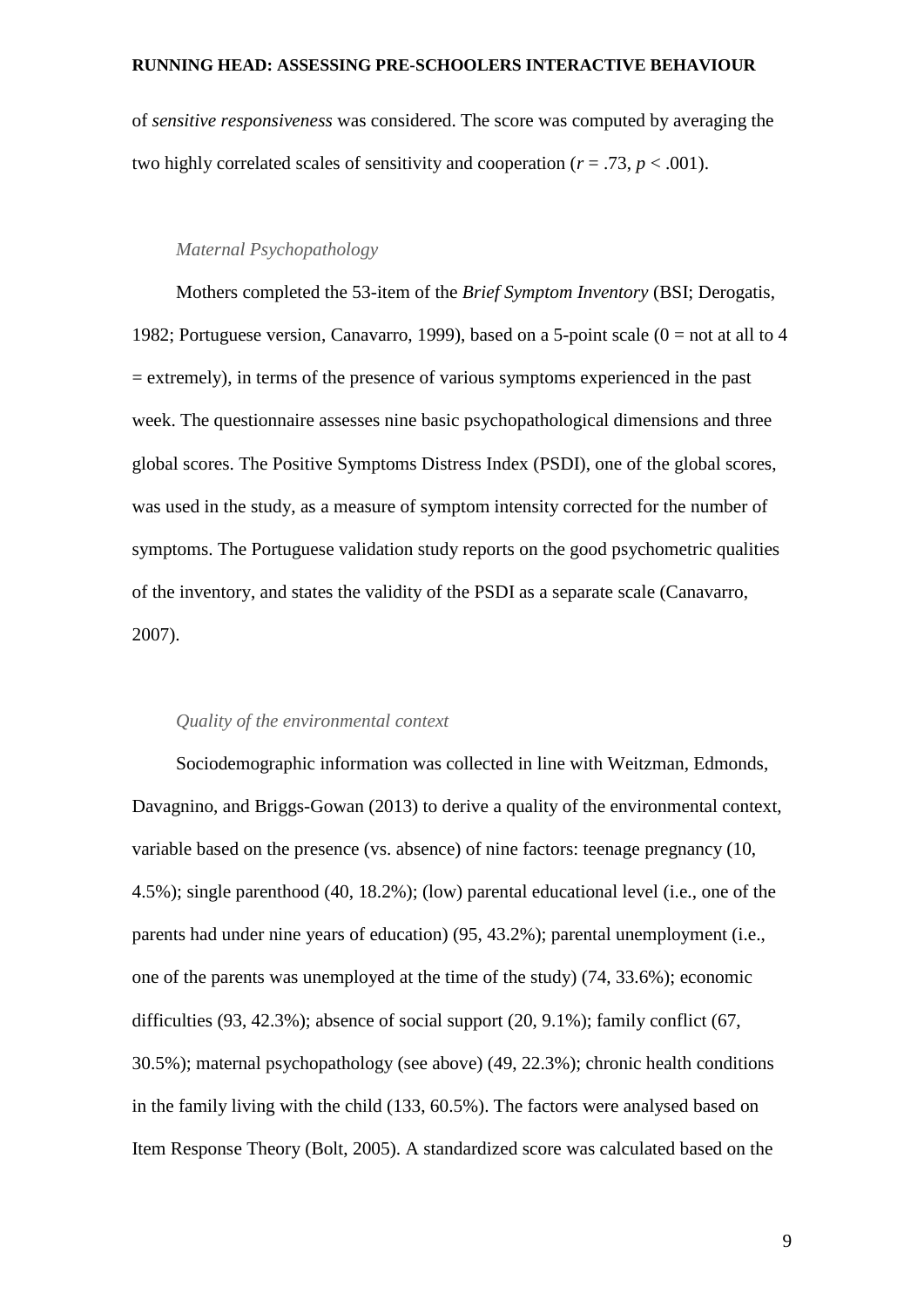presence/absence of the aforementioned factors, by summing and reversing those considered "negative", with higher scores reflecting better environmental context quality.

#### **Statistical analysis**

Firstly, inter-coder reliability was calculated for the three subscales of the coding system, based on Intraclass Correlation (ICC) (Winer, 1971). Descriptive statistics were then computed for the variables of interest, as well as cross-situational consistency. A series of correlations were performed to assess the validity of the coding system. Finally, bivariate correlations were run to test for associations between variables of interest, regarding the child, mother and environmental context.

#### *Results*

# *Reliability*

Inter-coder reliability was determined by randomly assigning 28.18% of the cases (62 cases) to 3 pairs of coders. Coders were blind to participant's information. Between the pairs of coders, reliability ranged from  $ICC = .88$  to .93 for Cooperation; .91 to .93 for Enthusiasm; and .89 to .94 for Negativity. These values are indicative of high intercoder agreement.

# *Descriptive statistics and correlation analysis of the child codings*

First of all, to examine the consistency of Cooperation, Enthusiasm and Negativity scores, we tested their associations across the three tasks (i.e., puzzle, free play and clean up).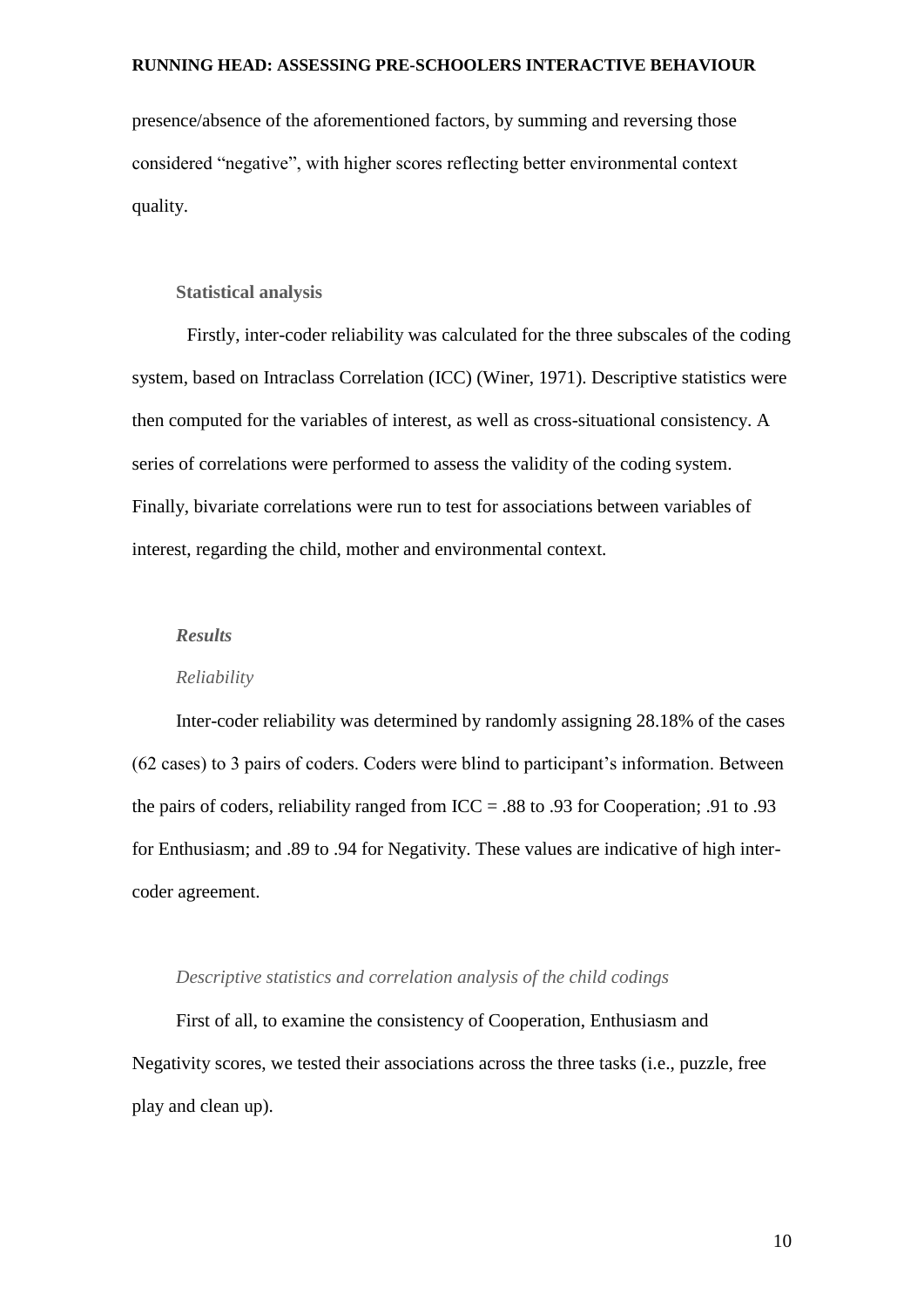\_\_\_\_\_\_\_\_\_\_\_\_\_\_\_\_\_\_\_\_ INSERT TABLE 1 \_\_\_\_\_\_\_\_\_\_\_\_\_\_\_\_\_\_\_\_\_\_\_\_\_\_\_\_

As presented on Table 1, Cooperation scores were significantly associated across the different tasks. The same was the case for Enthusiasm and Negativity. The magnitude of the correlations was moderate  $(r > .30)$  to high  $(r > .50)$  in the case of Cooperation and Negativity; and small to moderate for Enthusiasm (*r* > .21) (Cohen, 1988). Given the significant associations, Cooperation, Enthusiasm and Negativity scores across the three tasks were averaged and considered as subscale scores for the entire interaction.

Table 2 presents descriptive data and associations between the subscales, and child age and sex. The subscales scores were rated from 1 to 5, with means ranging from  $M = 3.46$  (*SD* = .73) for Enthusiasm and  $M = 3.96$  (*SD* = .79) for Negativity. Regarding associations, subscales were moderate to highly correlated among them (*r* > .397,  $p < 0.001$ ), and for that reason were standardized and averaged into a global Child Interactive Behaviour variable. Child age was positively associated with Cooperation and Enthusiasm, but not with Negativity. Sex was not significantly associated with the other variables.

\_\_\_\_\_\_\_\_\_\_\_\_\_\_\_\_\_\_\_\_ INSERT TABLE 2 \_\_\_\_\_\_\_\_\_\_\_\_\_\_\_\_\_\_\_\_\_\_\_\_\_\_\_\_

#### *Convergent and discriminant validity*

Due to the expected overlap between the child interactive behaviour and emotional and behavioural problems, CBCL 1 1/2-5 scores were included in the analysis for convergent validity. As presented on Table 3, child's interactive behaviour was inversely associated with emotional and behavioural problems meaning that higher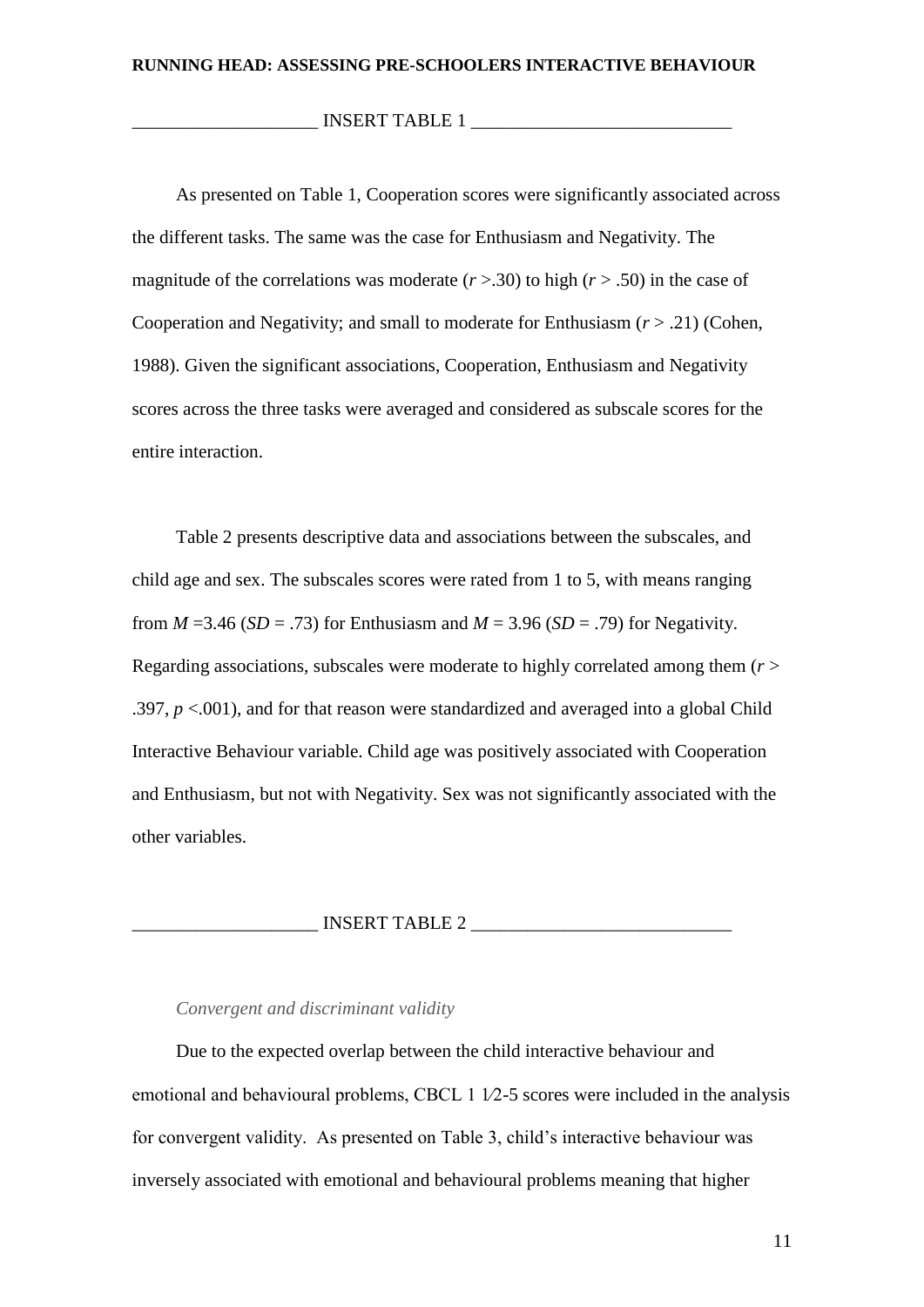scores in child interactive behaviour were related to lower levels of reported behavioural and emotional problems. This was the pattern of associations for all subscales of both measures, as well as for the global scores. Despite being significant, the magnitude of those associations was under .30 ( $r < -0.237$ ), which is considered a small association (Cohen, 1988).

# $\Box$  INSERT TABLE 3  $\Box$

To investigate the discriminant validity of the coding scales, we examined the associations between child interactive behaviour, and a measure of temperament. According to Table 3, there was only one significant and positive association between Cooperation and Effortful Control ( $r = .140$ ,  $p = .04$ ). Nonetheless, this association was small in magnitude.

*Associations between child interactive behaviour and maternal and environmental factors*

Correlation analyses were also performed regarding child interactive behaviour and maternal and environmental factors. As displayed on Table 4, child Cooperation, Enthusiasm and Negativity were inversely associated with maternal psychopathology (*r*  $>$ -.135,  $p < .05$ ), meaning that lower maternal psychopathology scores were associated with better outcomes in child interactive behaviour.

Finally, we analysed the associations between maternal and child interactive behaviour – considering both the subscales and global measures. As presented on Table 4, all interactive behaviour constructs were positively correlated.

Non-significant associations were found between the other variables.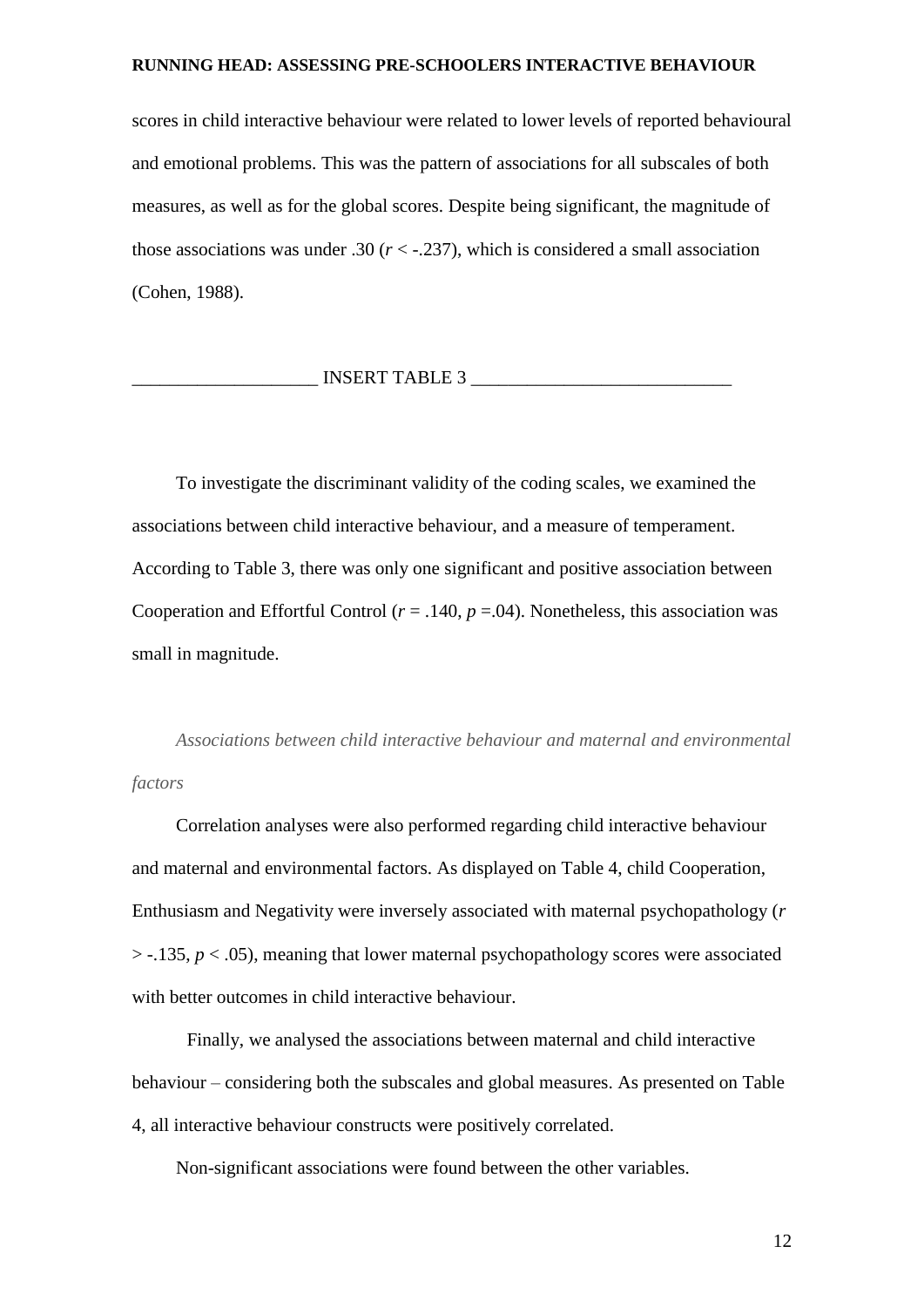INSERT TABLE 4

# **Discussion**

The present inquiry focused on the child codings of the Coding System for Mother-Child Interactions and had three aims. The primary one was to conduct the first reliability study of the codings in a pre-schoolers sample. Our results confirm high levels of interrater agreement, which support the reliability of the coding system for assessing child's Cooperation, Enthusiasm and Negativity. In fact, the high values of reliability suggest that the content of the subscales was based on well operationalized definitions which were clear for the coders. This is of relevance since observational coding of behaviour is a challenging task, and it is therefore crucial that constructs are conceptually well defined in order to derive reliable and consistent data (Furr & Funder, 2007).

The second aim of this study was to report on the descriptive data of the coding system and analyse its validity. First of all, associations of Cooperation, Enthusiasm and Negativity across tasks suggest the stability of the constructs, which do not seem to be task dependent, and support their use as subscales. Of note, the lower magnitude of associations regarding Enthusiasm may mean that it is more task-specific, which is not surprising given the content of the episodes (puzzle, free play and clean up). The three subscales were positively associated which, in turn, supports the use of a global score for child interactive behaviour.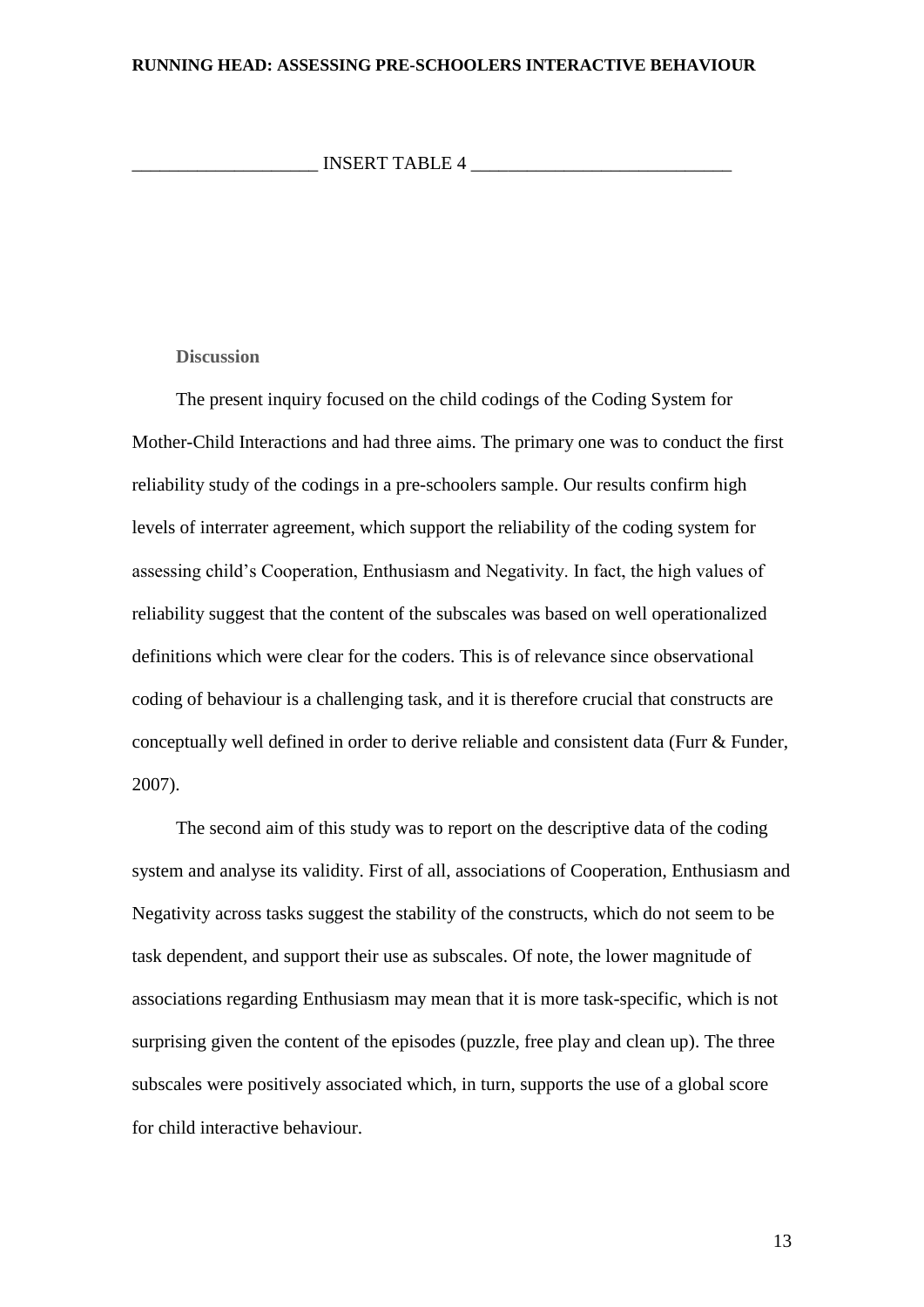Regarding child's variables, age was positively associated with Cooperation and Enthusiasm, such that older children tended to score higher on those subscales. As mentioned in the introduction, the preschool years are a period in which the child acquires many critical social abilities and skills, which are likely to facilitate cooperation. The same is true regarding the Enthusiasm subscale, as it relates to the ability to be involved in the task, and being confident and interested (Healey et al. 2010), which can benefit from the growing autonomy and self-reliance. The absence of a significant age-association for the Negativity subscale might seem surprising since this period is also characterized by achievements in emotion regulation. Nonetheless it should be noted that, in this particular scale, negativity is assessed specifically regarding child-mother interaction, and not the general ability to regulate emotions.

Concerning convergent validity, children's emotional and behavioural problems and interactive behaviour were associated, which supports the convergent validity of the scale. The strongest associations were found for externalizing behavioural problems, although the effect sizes were small in magnitude. This stronger association may not be surprising, as externalizing behaviour is expressed through clearly outwardly observable behaviour, which might be more easily captured by the child behaviour codings.

In the case of divergent validity the absence of a significant association between the measures suggests that they do assess different constructs, being the coding system related to interactive behaviour in a dyadic situation, and temperament based on general individual differences in reactivity and self-regulation (Rothbart, Posner, Kiers, 2006). A small, although significant, association was found between the CBQ-SF dimension of Effortful Control and the Cooperation subscale, which seems reasonable as effortful control relates to the capacity to organize attention and regulate emotions and behaviours according to immediate and long-term goals (Posner & Rothbart, 2000).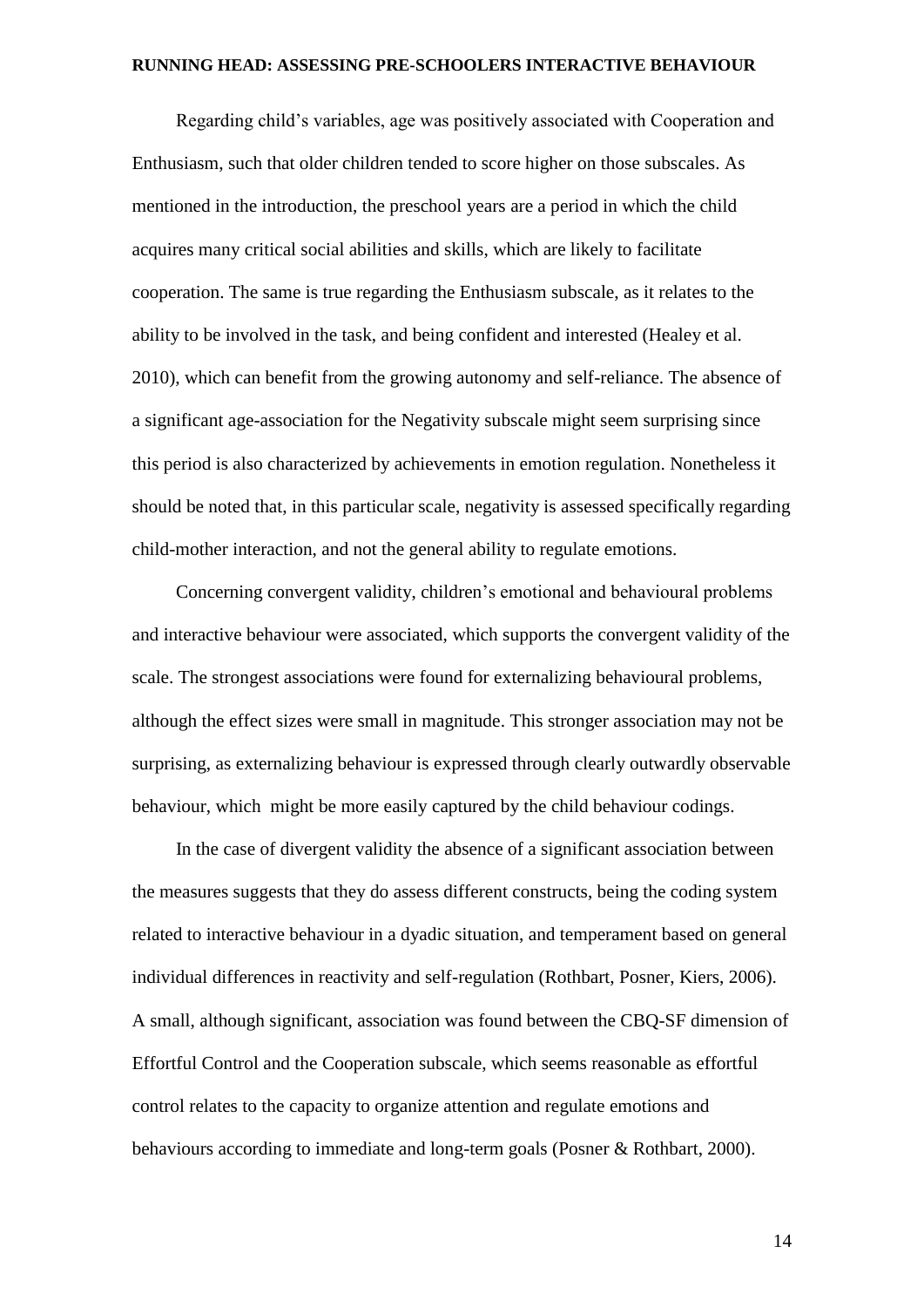The third aim of this research was to test the association between child interactive behaviour and relevant maternal and environmental variables. As expected, we found a significant negative association with maternal psychopathology. This result is in line with a vast literature on the impact of maternal psychopathology on child development and behaviour (Cicchetti, Rogosch, & Toth, 1998; Cummings & Davies, 1994; Goodman & Gotlib, 1999). Child behaviour was, perhaps surprisingly, not significantly associated with maternal education or quality of the environmental context. The presence of these factors documents that the families are facing multiple chronic stressors known to impact on the parent-child relationship, supportive parenting and the child's healthy socio-emotional development (Cicchetti, Rogosch, & Toth, 1998). Nonetheless, it is possible that these factors do not impact specifically on the child's behaviour when interacting with the mother, but would (and in our sample does) impact on other more general and less context specific measures of child adjustment, such as emotional and behavioural problems and mental development (unpublished data). Future studies should include different environmental variables and test them separately and composited to access their association with child interactive behaviour.

Regarding the associations between mother-child interactive behaviour, a consistent significant and positive pattern was found. It is in line with research underlining the role of sensitive parenting in facilitating positive exchanges and promoting the establishment of a mutually responsive relationship (e.g., Kochanska, 1997). These findings are also in line with studies linking sensitive and responsive parenting to a range of adaptive outcomes in children (Eisenberg et al., 2001; Kochanska & Murray, 2000). That said, as this study is cross-sectional a direction or causality should not be implied.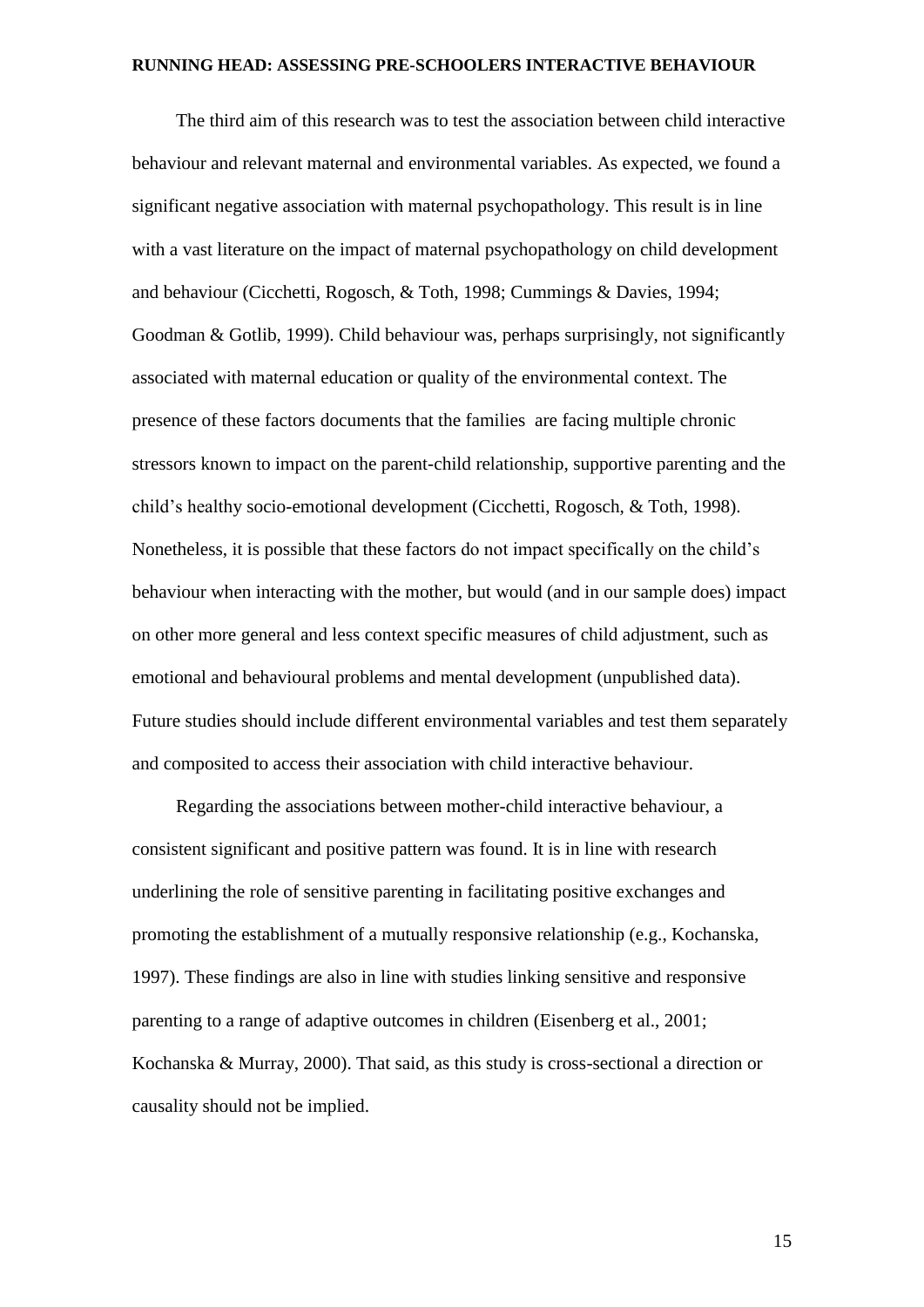Despite the relevance of these findings, this study has some limitations that should be addressed. Methodologically, it should be noted that the validation included two different methods (observation and questionnaires), with information provided by two different informants (observer/researcher and mother), and therefore the possibility of method effects should be acknowledged (Podsakoff, MacKenzie, Lee, & Podsakoff, 2003). Also, it would be informative to test for the convergent validity of the child codings using a different observational measure of child behaviour; and to include more informants of the child behaviour, besides the mother – for example, the father. These issues should be addressed by future research.

Moreover, despite its advantages and pertinence, the use of observational measures entails limitations. One of them is observer bias; nonetheless, the high values of reliability found in this study reduce that possibility. Reactivity effects could have also accounted for the results (Kazdin, 2003), resulting in more mild behaviour, particularly from parents. To minimize this effect, researchers allowed time for participants to become familiarised with them and with the procedures, and reduced as possible the intrusiveness of the recording equipment. The fact that both maternal and child interactive behaviour scores have a large range suggests that a wide variety of behavioural performances were captured.

In conclusion, this work contributes to the existing literature on the assessment of child's interactive behaviour, by providing data on the reliability of an observational method. Given that the coding system validated here can be requested from the developing team without any cost, and trained by in-house coders (who, although being experienced in other observational measures, had no formal training in this system), it represents a low-cost investment, with more flexible training requirements than some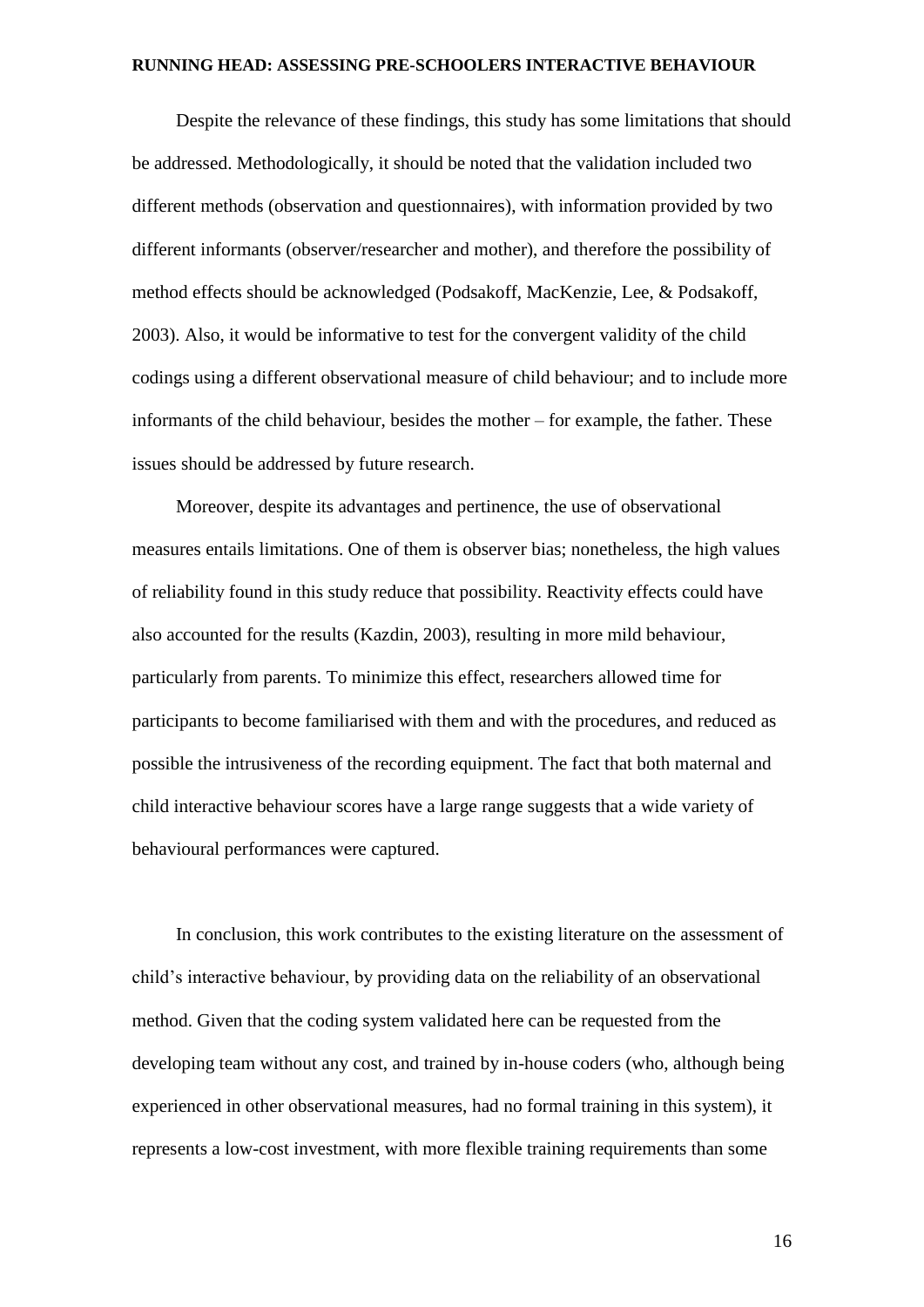other systems currently available. It therefore overcomes some of the difficulties faced by research teams or practitioners when learning and accessing other observational measures. Its use is recommended as a part of a multi-method approach of the study of child interactive behaviour. Future research should expand this work to clinical populations and possibly other age groups.

## **KEY MESSAGES:**

• Preschool years are a period of great developmental achievements, which impact critically on a child's interactive skills

It is crucial to have valid and reliable measures to assess interactive behaviour at this stage

The child codings of the "Coding System for Mother-Child Interaction" is a valid and reliable measure, which represents an important alternative, with reduced costs and flexible training requirements.

# **REFERENCES**

- Ainsworth, M., Bell, S., & Stayton, D. (1974). Infant-mother attachment and social development: ''socialization'' as a product of reciprocal responsiveness to signals. In M. Richards (Ed.), *The Integration of a Child into a Social World*, pp. 99-135. Cambridge University Press, London.
- Baptista, J., Belsky, J., Silva, J., Marques, S., Martins, C., Mesquita, A., & amp; Soares, I. (2013). Social withdrawal behavior in institutionalized toddlers: Individual, early family and institutional determinants. *Infant Mental Health Journal*, **34**(6), 562-573.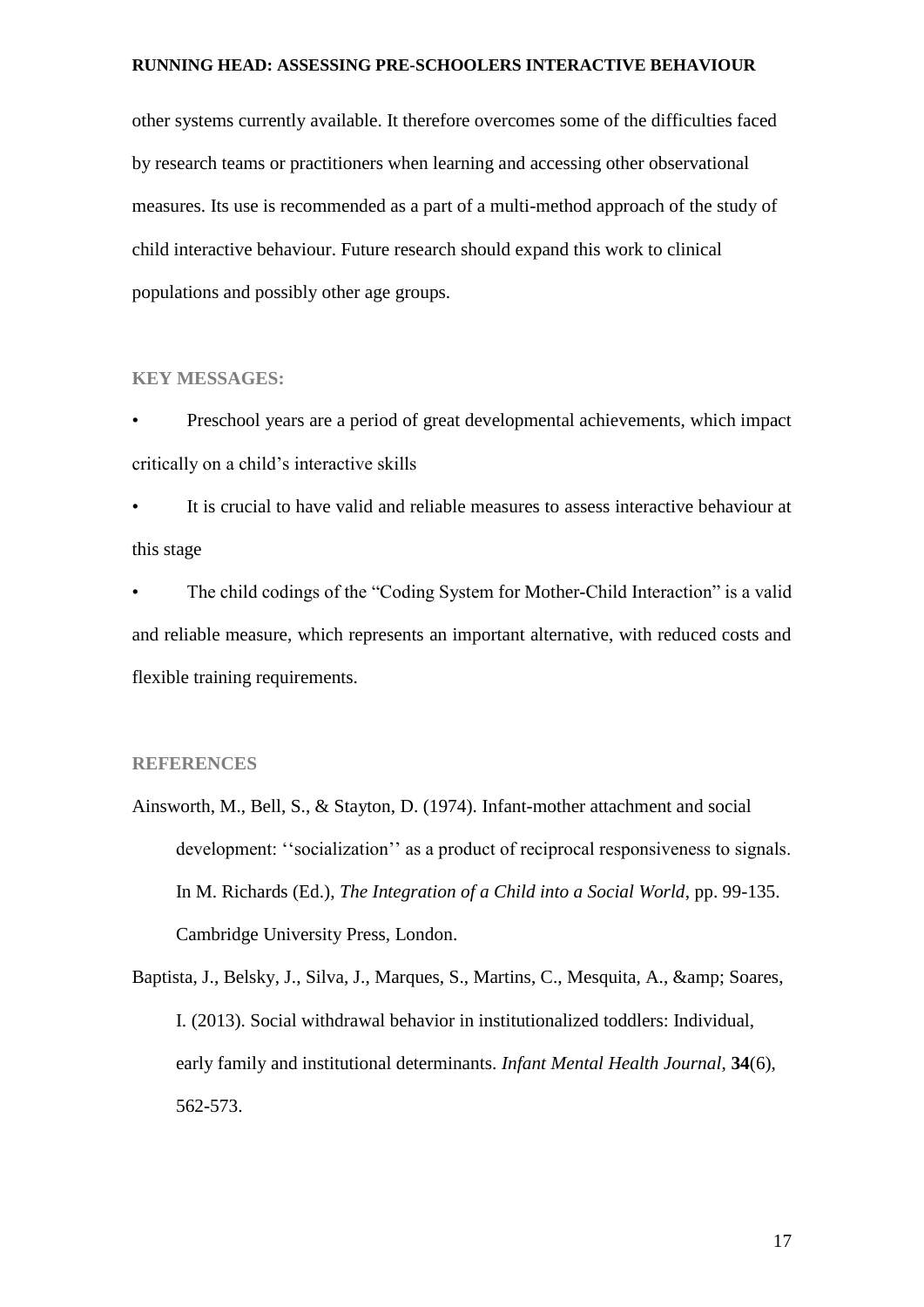- Bolt, D. M. (2005). Limited- and full-information estimation of item response theory models. In A. Maydeu-Olivares & J. J. McArdle (Eds.), *Contemporary psychometrics*, pp. 27–71. Erlbaum, Mahwah, NJ.
- Campbell, S. B., Pierce, E. W., March, C. L., Ewing, L. J. & Szumowski, E. K. (1994), Hard-to-Manage Preschool Boys: Symptomatic Behavior across Contexts and Time. *Child Development,* **65**: 836–851.
- Canavarro, M. C. (1999). Inventário de Sintomas Psicopatológicos: BSI. In M. R. Simões, M. Gonçalves, & L. S. Almeida (Eds.), *Testes e provas psicológicas em Portugal*, vol. II, pp. 87-109. SHO/APPORT, Braga.
- Canavarro, M. C. (2007). Inventário de Sintomas Psicopatológicos. In M. Simões, C. Machado, M. Gonçalves, & L. Almeida. (Eds). *Avaliação Psicológica – Instrumentos Validados para a População Portuguesa*. Coimbra: Quarteto.
- Castro, S. L. & Gomes, I. (1996). *As Escalas Griffiths adaptadas ao Português: Versão parcial para investigação* (The Griffiths Scales adapted to Portuguese: Partial version for research purposes). Laboratório de Fala, Faculdade de Psicologia e de Ciências da Educacão da Universidade do Porto, Portugal (Original work published 1984).
- Cicchetti, D., Rogosch, F. A., & Toth, S. L. (1998). Maternal depressive disorder and contextual risk: Contributions to the development of attachment insecurity and behavior problems in toddlerhood. *Development and psychopathology*, **10** (02), 283-300.
- Cohen, J. (1988). Statistical power analysis for the behavioural sciences (2nd edition). Lawrence Erlbaum Associates, Hillsdale, NJ.
- Cummings, E. M., & Davies, P. T. (1994). Maternal depression and child development. *Journal of child psychology and psychiatry*, **35** (1), 73-122.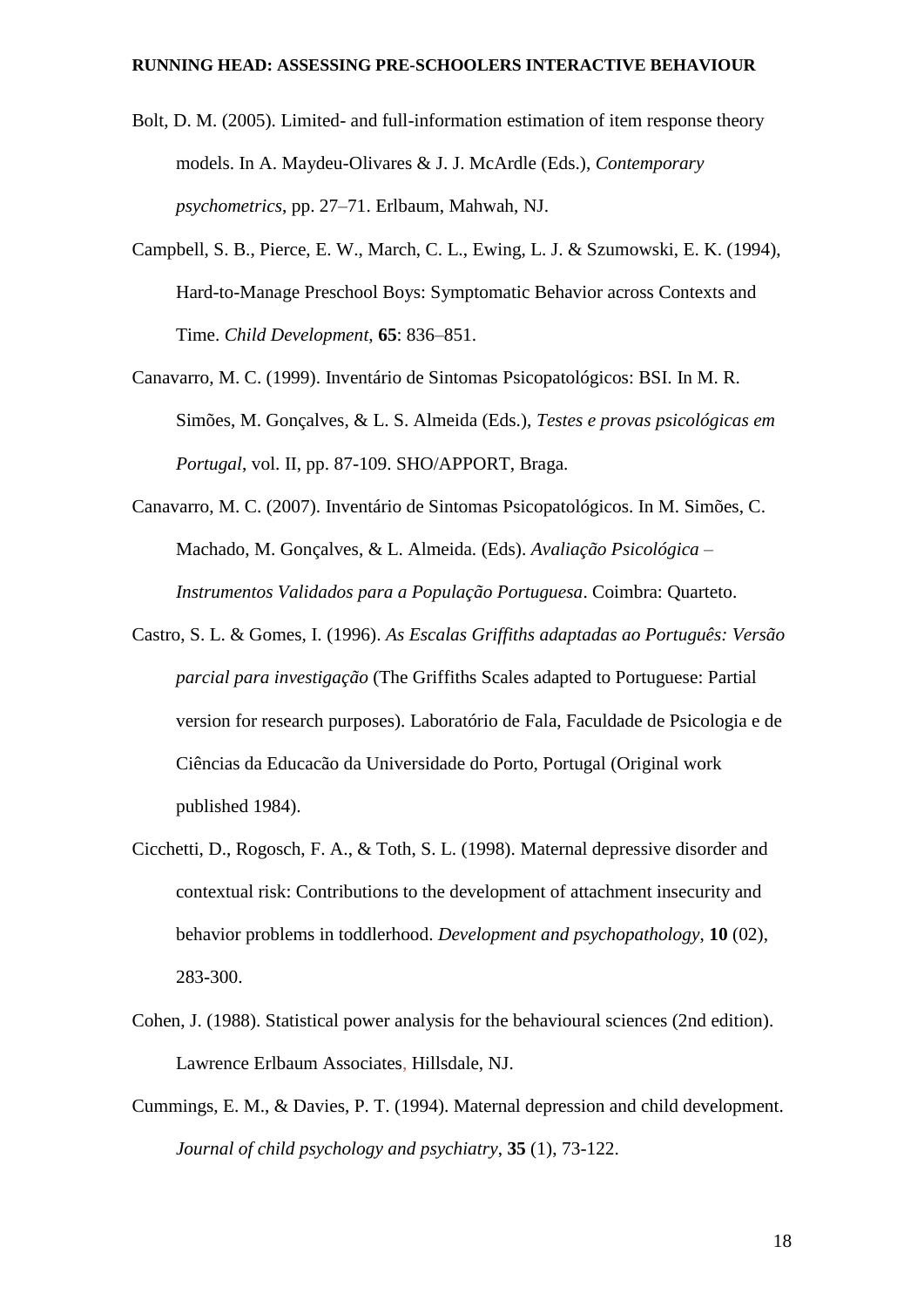- Dias, P., Sousa Lima, V., Machado, B. C., Carneiro, A., & Campos, J. (2017). Bateria ASEBA para os períodos pré-escolar e escolar. In Gonçalves, M. M., Simões, M. R., & Almeida, L. S. (Organizadores), *Avaliação Psicológica em Contexto Clínico e da Saúde: Provas Validadas para Portugal*. Lisboa: Editora Pactor.
- Dunn, J. (1994). Changing minds and changing relationships. In C. Lewis & P. Mitchell (Eds.), *Children's early understanding of mind: Origins and development*, pp. 297–310. Hillsdale, NJ: Erlbaum.
- Eisenberg, N (2006). *Handbook of Child Psychology: Vol. 3, Social, emotional, and personality development*, 6th ed. Hoboken, NJ: John Wiley & Sons, Inc.
- Eisenberg, N., Gershoff, E. T., Fabes, R. A., Shepard, S. A., Cumberland, A. J., Losoya, S. H., Guthrie, I. K., & Murphy, B. C. (2001). Mothers' emotional expressivity and children's behavior problems and social competence: mediation through children's regulation. *Developmental Psychology*, **37** (4): 475-490.
- Eyberg, S. M., Bessmer, J., Newcomb, K., Edwards, D., & Robinson, E. A. (1994). Dyadic parent–child interaction coding system-II: A manual. *Social and behavior sciences documents* (Ms. No. 2897). Manuscript available on-line at www.pcit.org
- Furr, R.M., & Funder, D.C. (2007). Behavioral observation. In R.Robins, C. Fraley, & R. Krueger (Eds.), *Handbook of research methods in personality psychology*, pp. 273–291. The Guilford Press, New York.
- Gardner, F. (1997). Observational methods for assessing interaction: How generalisable are the findings? *Child Psychology and Psychiatry Review*, **2**, 70–75.
- Goodman, S. H., & Gotlib, I. H. (1999). Risk for psychopathology in the children of depressed mothers: a developmental model for understanding mechanisms of transmission. *Psychological review*, **106** (3), 458.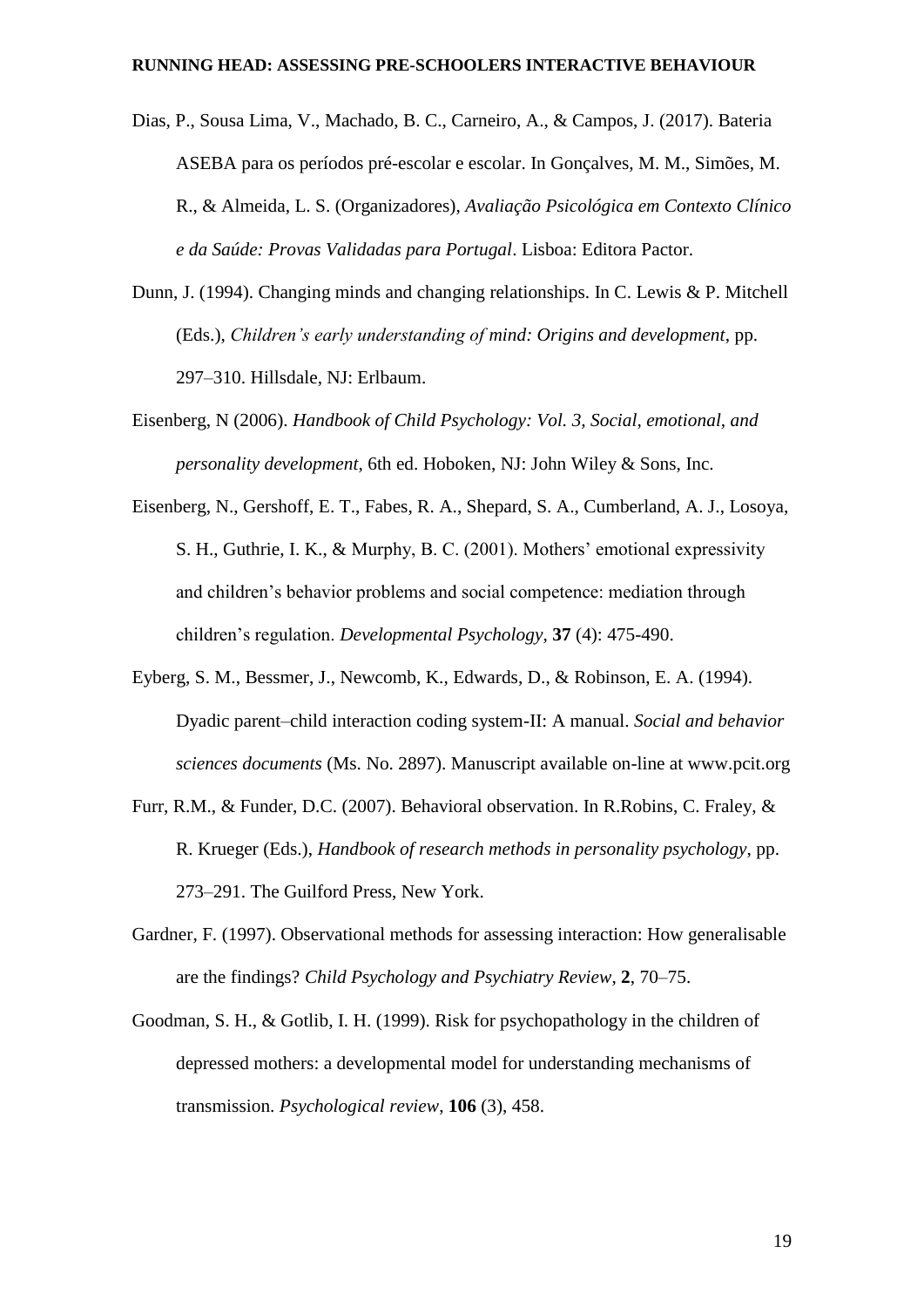Gopin, C. B., Healey, D. M., Grossman, B.R., Campbel, S.B. & Halperin, J.M. (2011) Task Palatability, But Not Structure, Differentially Influences Mother– Child Interactions in Attention- Deficit/Hyperactivity Disorder Children With and Without Oppositional Defiant Disorder. *Infant and Child Development*, **21** (4), 394–410.

Griffiths, R. (1984). The Abilities of Young Children. ARICD, Amersham.

- Grolnick, W.S., McMenamy, J.M., & Kurowski, C.O. (2006). Emotional self-regulation in infancy and toddlerhood. In L. Balter & C.S. Tamis-LeMonda (Eds.), *Child psychology: A handbook of contemporary issues*, pp. 3–25. Psychology Press: New York.
- Healey, D. M., Gopin, C. B., Grossman, B. R., Campbell, S. B., & Halperin, J. M. (2010). Mother–child dyadic synchrony is associated with better functioning in hyperactive/ inattentive preschool children. *Journal of Child Psychology and Psychiatry*, **51** (9), 1058–1066.
- Juffer, F., Hoksbergen, R., Riksen-Walraven, J. M., & amp; Kohnstamm, G. A. (1997). Early Intervention in Adoptive Families: Supporting Maternal Sensitive Responsiveness, Infant–Mother Attachment, and Infant Competence. *Journal of Child Psychology and Psychiatry*, **38**, 1039–1050.
- Kazdin, A. E. (2003) *Research Design in Clinical Psychology*. Allyn and Bacon, London.
- Kochanska, G. (1997). Mutually responsive orientation between mothers and their young children: implications for early socialization. *Child Development*, **68** (1), 94-112.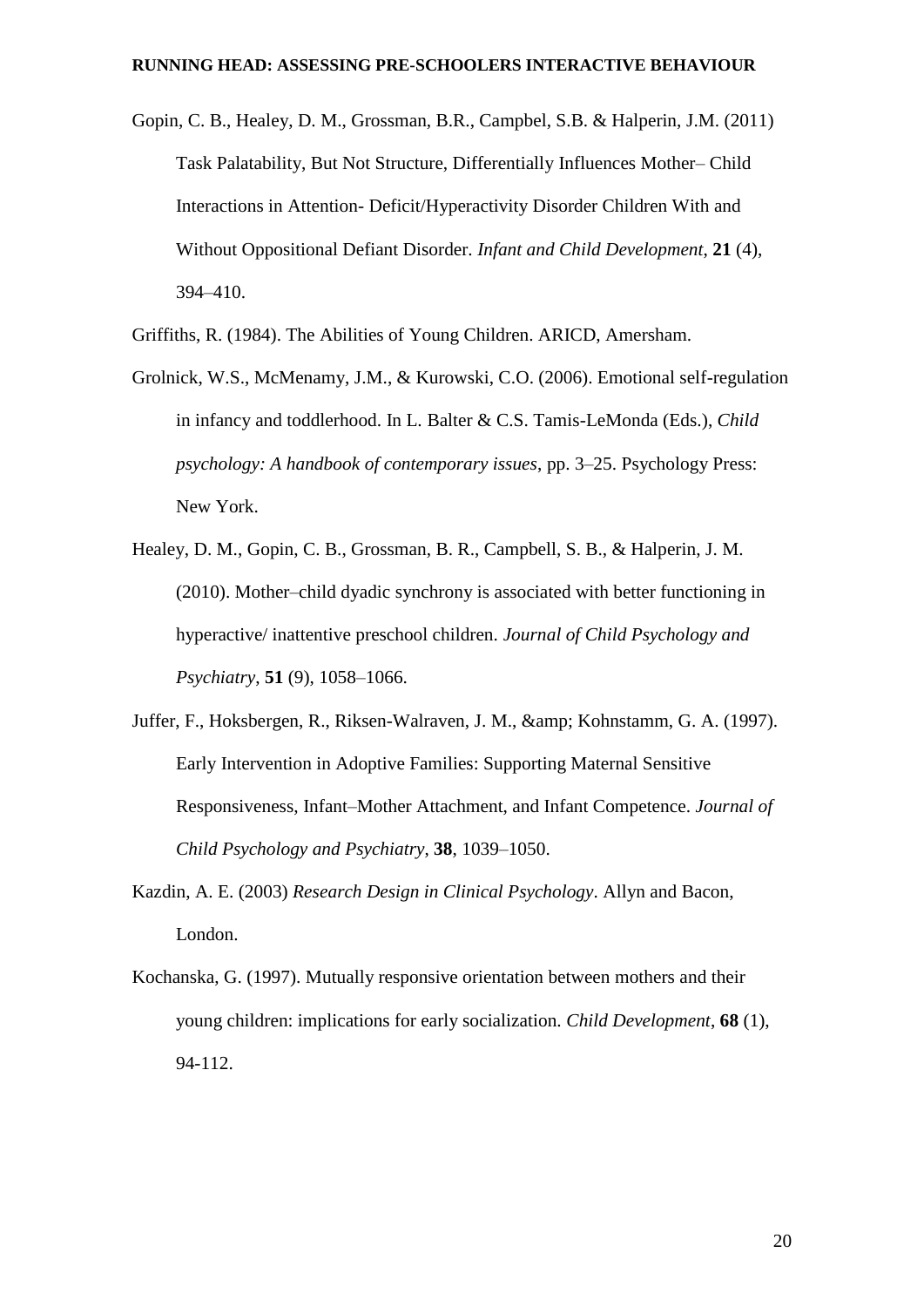- Kochanska, G., & Murray, T. K. (2000). Mother-child mutually responsive orientation and conscience development: from toddler to early school age. *Child Development*, **71** (2), 417-431.
- Kopp, C. B. (1989). Regulation of distress and negative emotions: A developmental view. *Developmental Psychology*, **25**, 343–354.
- Lewis, C. & Mitchell, P. (Eds.), *Children's early understanding of mind: Origins and development*. Hillsdale, NJ: Erlbaum.
- Lindahl K. M., & Malik N. M. (2001). The system for coding interactions and family functioning. In Kerig P., Lindahl K. (Eds.), *Handbook of family observation coding systems* (pp. 77–91). New Jersey, NJ: Erlbaum: Hillsdale.
- Lopes, A. (2011*). Estudo das Qualidades Psicométricas do Children Behavior Questionnaire (CBQ) para Avaliação do Temperamento de Crianças Portuguesas entre os 3 e os 5 anos* (Unpublished master's thesis). Universidade do Minho, Braga.
- Marvin, R. & Britner, P. (2008). Normative Development: The Ontogeny of Attachment, In J. Cassidy & P. R. Shaver (Eds.) *Handbook of Attachment – Theory, research and clinical applications*, pp. 269-294. The Guilford Press, New York.
- Marvin, R. S., Greenberg, M. T., & Mossler, D. G. (1976). The early development of conceptual perspective taking: Distinguishing among multiple perspectives. *Child Development*, **47**, 511–514.
- Podsakoff, P. M., MacKenzie, S. B., Lee, J.-Y., & Podsakoff, N. P. (2003). Common method biases in behavioral research: A critical review of the literature and recommended remedies. *Journal of Applied Psychology*, **88**, 879-903.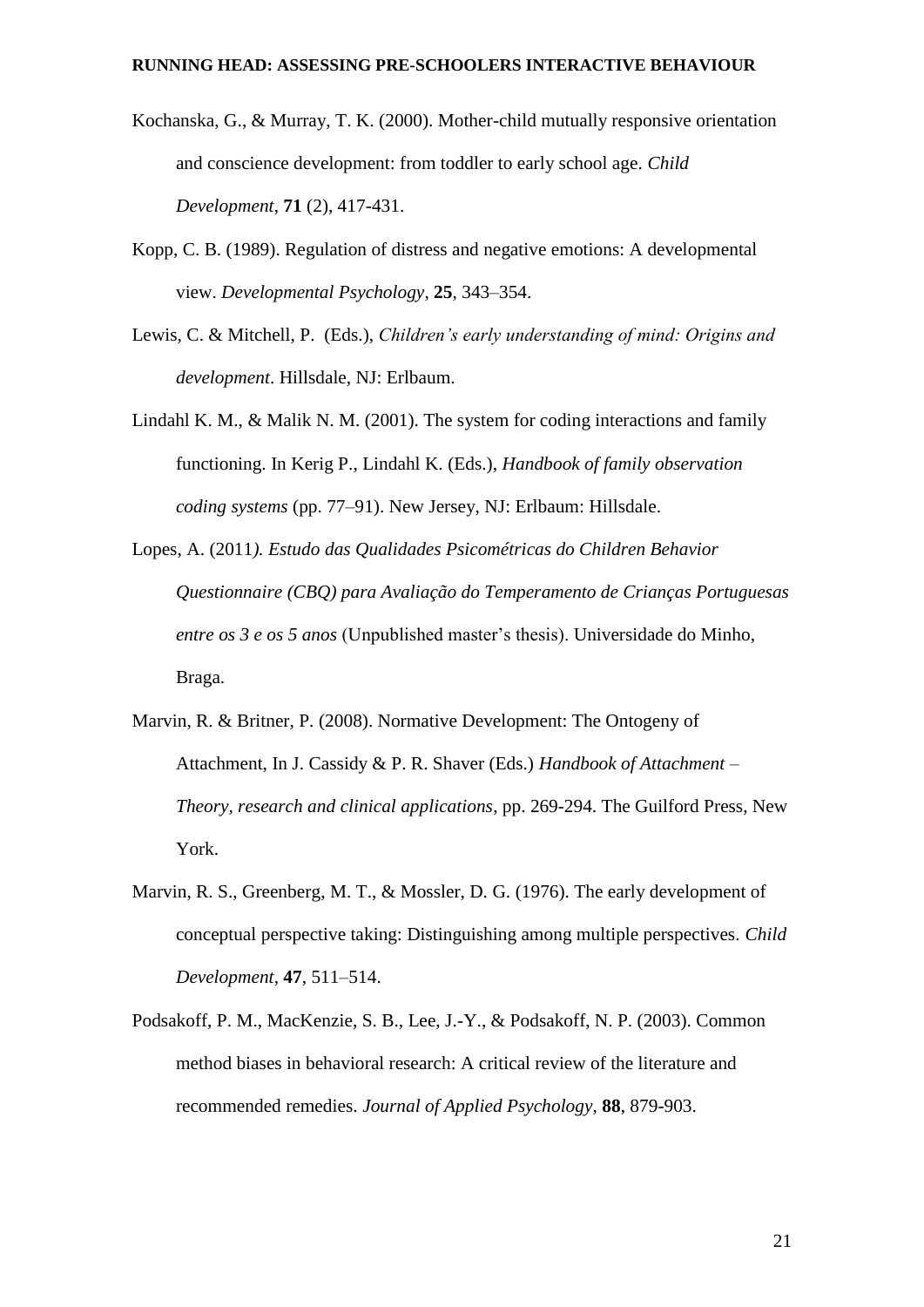- Posner, M. I., & Rothbart, M. K. (2000). Developing mechanisms of self-regulation. *Development and Psychopathology*, **12**, 427–441.
- Rajendran, K., Kruszewski, E., & Halperin, J.M. (2016). Parenting style influences bullying: A longitudinal study comparing children with and without behavioural problems. *J Child Psychol Psychiatry*. **57**(2), 188–195.
- Rothbart, M. K. (2000). Children's Behavior Questionnaire: Short Form Version 1. Unpublished document.
- Rothbart, M. K., Posner, M. I., & Kieras, J. (2006). Temperament, Attention, and the Development of Self-Regulation, In K. McCartney & D. Phillips (Eds.) *Blackwell Handbook of Early Childhood Development*, pp. 338-357. Blackwell Publishing Ltd, Oxford.
- Tharner, A., Luijk, M. P., Raat, H., Ijzendoorn, M. H., Bakermans-Kranenburg, M. J., Moll, H. A., … Tiemeier, H. (2012). Breastfeeding and its relation to maternal sensitivity and infant attachment. *Journal of Developmental & Behavioral Pediatrics*, **33**(5), 396-404.
- Weitzman, C., Edmonds, D., Davagnino, J., & Briggs-Gowan, M. J., (2013). Young child socioemotional/behavioural problems and cumulative psychosocial risk. *Infant Mental Health Journal*, **35** (1), 1–9.

Winer, B. J. (1971). *Statistical principles in experimental design*. Tokyo: McGraw-Hill.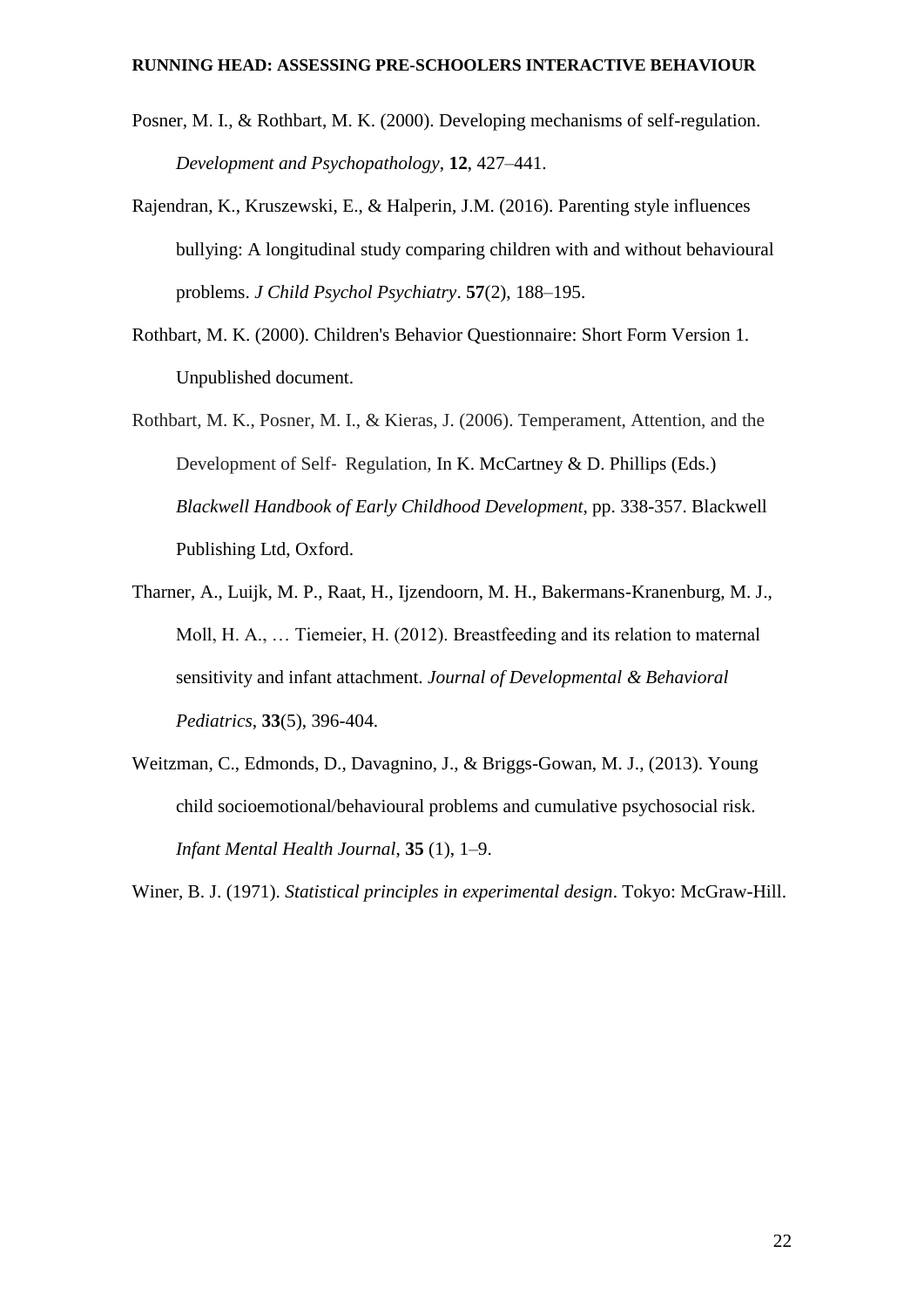# **TABLES**

**Table 1.** Associations between Cooperation, Enthusiasm and Negativity scores across the three tasks

|                                                       | Cooperation |           | <b>Enthusiasm</b> |           | <b>Negativity</b> |          |
|-------------------------------------------------------|-------------|-----------|-------------------|-----------|-------------------|----------|
|                                                       |             |           |                   |           |                   |          |
| 1. Puzzle                                             |             |           |                   |           |                   |          |
| 2. Free play                                          | $.523***$   |           | $.282**$          |           | $.590**$          |          |
| 3. Clean Up                                           | $.398***$   | $.476***$ | $.208***$         | $.301***$ | $.459***$         | $.580**$ |
| Decrease correlations $x_n \ge 0.05$ , $x_n \ge 0.01$ |             |           |                   |           |                   |          |

Pearson correlations.  $* p < 0.05$ ;  $** p < 0.01$ .

**Table 2.** Descriptive data and associations between child interactive behaviour and child age and sex

|                    | Range      | M(SD)        | 1.        | 2.        | 3.      | 4.   |
|--------------------|------------|--------------|-----------|-----------|---------|------|
| 1.<br>Cooperation  | $1.33 - 5$ | 3.75(.75)    |           |           |         |      |
| 2.<br>Enthusiasm   | 1.33-4.67  | 3.46(.73)    | $.636**$  |           |         | ٠    |
| 3. Negativity      | $1-5$      | 3.96(.79)    | $.779***$ | $.397**$  |         |      |
| 4. Age<br>(months) | 40-77      | 58.23 (7.66) | $.185***$ | $.239***$ | .130    |      |
| 5. Sex             |            |              | $-.131$   | .011      | $-.070$ | .104 |

Pearson and point-biserial correlations.  $**p < 0.01$ .